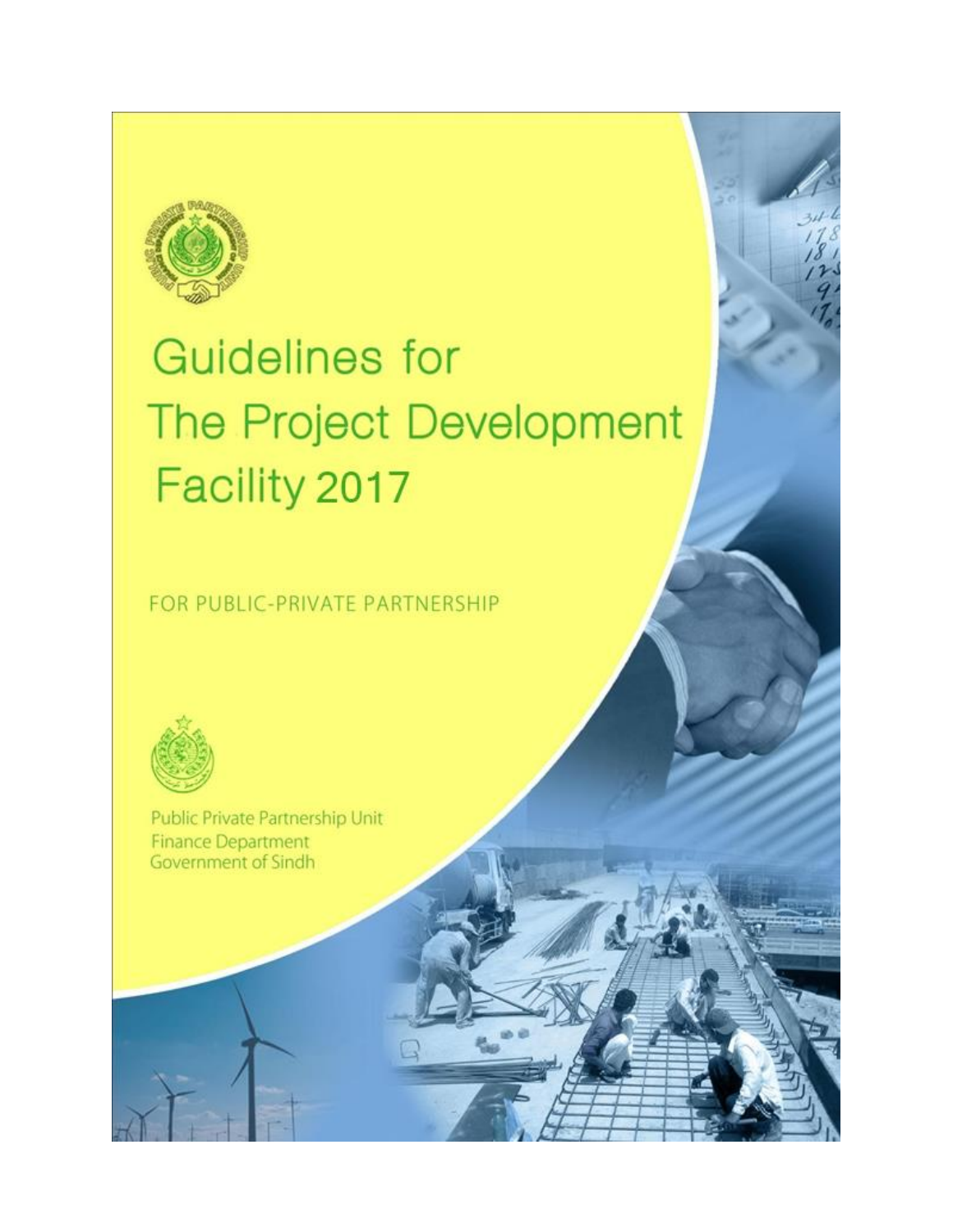**FINANCE DEPARTMENT**



# **GOVERNMENT OF SINDH**

# **Guidelines for Project Development Facility ('PDF') for Public Private Partnership Projects in Sindh Province**

The amended PDF Guidelines for Public Private Partnership (PPP) Projects have been approved by the PPP Policy Board in its 22nd meeting (7th November 2017) held under the chairmanship of Honorable Chief Minister Sindh.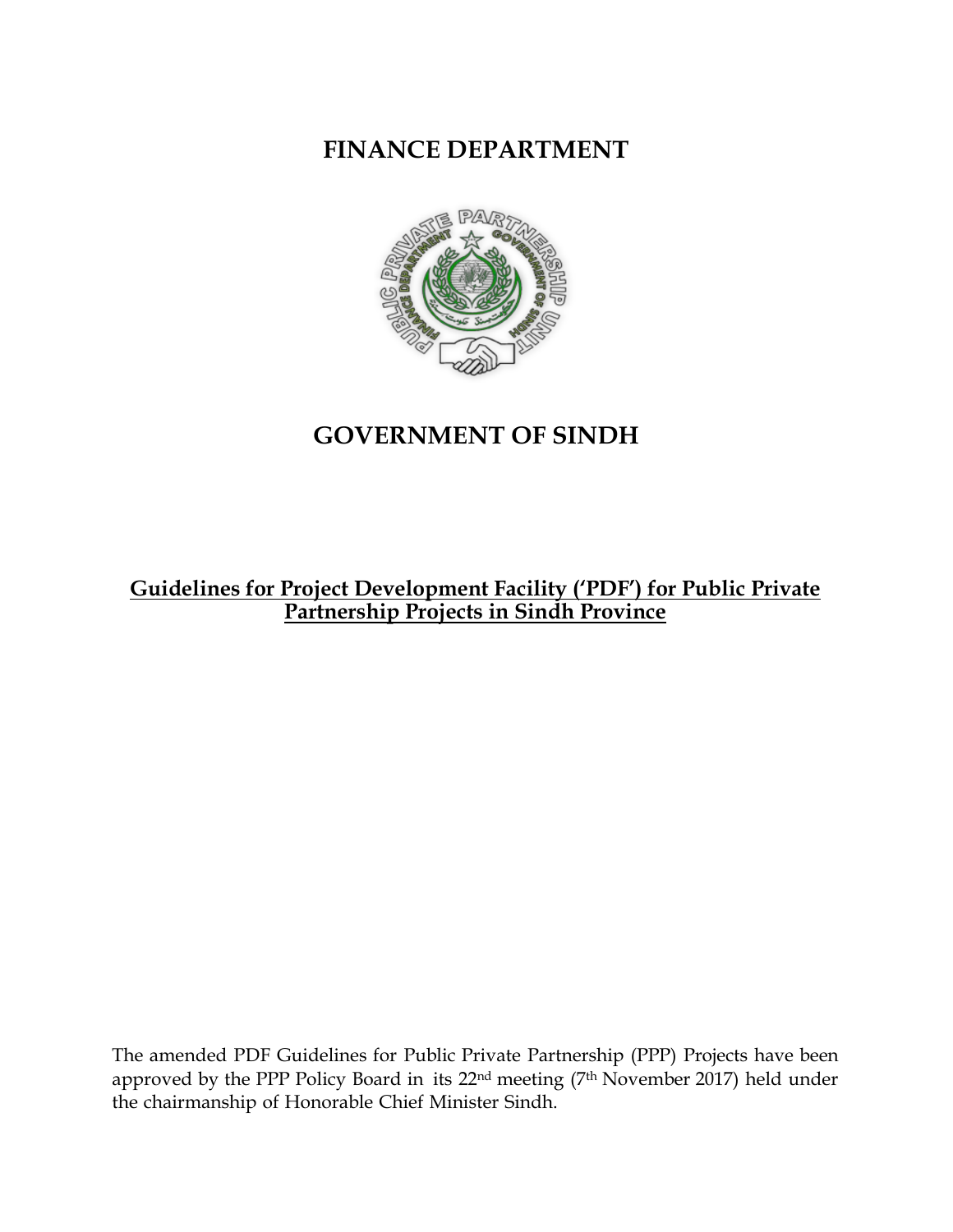# **DEFINITIONS**

| <b>Annual Development</b><br>Program (ADP)      | Government's Annual Development Program                                                                                                                                                                 |
|-------------------------------------------------|---------------------------------------------------------------------------------------------------------------------------------------------------------------------------------------------------------|
| Consultants                                     | Individual consultants, or consulting firms, required for<br>the preparation, structuring, analyzing, negotiation and<br>implementation of a PPP project.                                               |
| Development Partner                             | Bilateral, multilateral or commercial financing<br>institutions that provide grants and/ or loans to the<br>Government.                                                                                 |
| Government                                      | Government of Sindh                                                                                                                                                                                     |
| Government<br>Agency/PPP Node                   | Administrative Departments, attached department,<br>body corporate, autonomous body of the Government,<br>local government or any organization or corporation<br>owned or controlled by the Government. |
| Project Support<br>Facility (PSF)               | As set forth in the Sindh Public Private Partnership Act,<br>2010, as amended                                                                                                                           |
| <b>Public Service</b><br>Infrastructure Project | As set forth in the Sindh Public Private Partnership Act,<br>2010, as amended                                                                                                                           |
| <b>Public Private</b><br>Partnership(PPP)       | As set forth in the Sindh Public Private Partnership Act,<br>2010, as amended                                                                                                                           |
| PPP Agreement                                   | Contract between a Government Agency and a Private<br>Sector Partner for financing, construction, operation,<br>maintenance, management or servicing of a Public<br>Service Infrastructure Project.     |
| PPP Unit                                        | A Government body/entity as defined and referred to in<br>the Sindh Public Private Partnership Act, 2010, as<br>amended                                                                                 |
| PPP Project                                     | Public Service Infrastructure Project implemented on a<br>PPP basis in any of the eligible infrastructure sectors.                                                                                      |
| PPP Policy Board                                | As defined, with authority and powers, in the Sindh<br>Public Private Partnership Act, 2010, as amended.                                                                                                |
| <b>Private Sector Partner</b>                   | Company, entity, firm, association, body of individuals,<br>or a sole proprietor other than the Government, its<br>agencies, local governments, and corporations.                                       |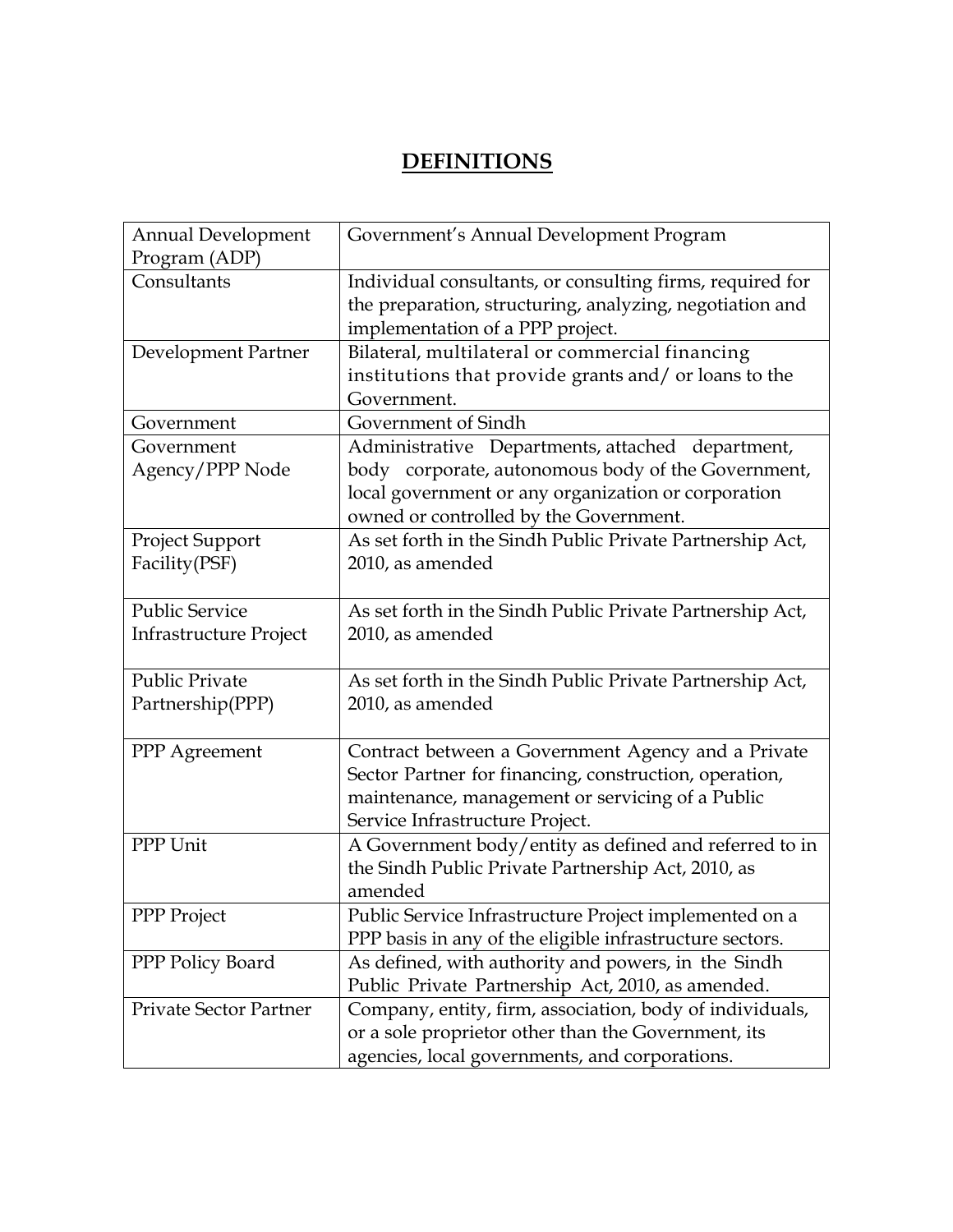| <b>Project Development</b> | Pool of funds available for consulting services required |
|----------------------------|----------------------------------------------------------|
| Facility (PDF)             | for the preparation and transaction execution and        |
|                            | monitoring of PPP projects.                              |
| <b>Project Management</b>  | Unit located in the Sindh Finance Department, which      |
| Unit(PMU)                  | assists implement of ADB financing documentation         |
|                            | requirements.                                            |
| <b>Public Private</b>      | Has meaning set for the Sindh Public Private Partnership |
| Partnership Support        | Act, 2010, as amended.                                   |
| Facility(PSF)              |                                                          |
| Sindh Fund                 | A unit within the Finance Department, Government of      |
| Management House           | Sindh. It manages an investment portfolio of different   |
| (SFHM)                     | funds established under the Government including the     |
|                            | PDF.                                                     |
| Value for                  | Assessment which compares estimated project cost,        |
| Money(VFM)                 | including operational efficiency gains provided by       |
|                            | Private Sector Partner.                                  |
| Viability Gap Funding      | Fund of the Government which makes contractually         |
| (VGF)                      | agreed payments to PPP projects in order to make         |
|                            | economically feasible projects financially viable.       |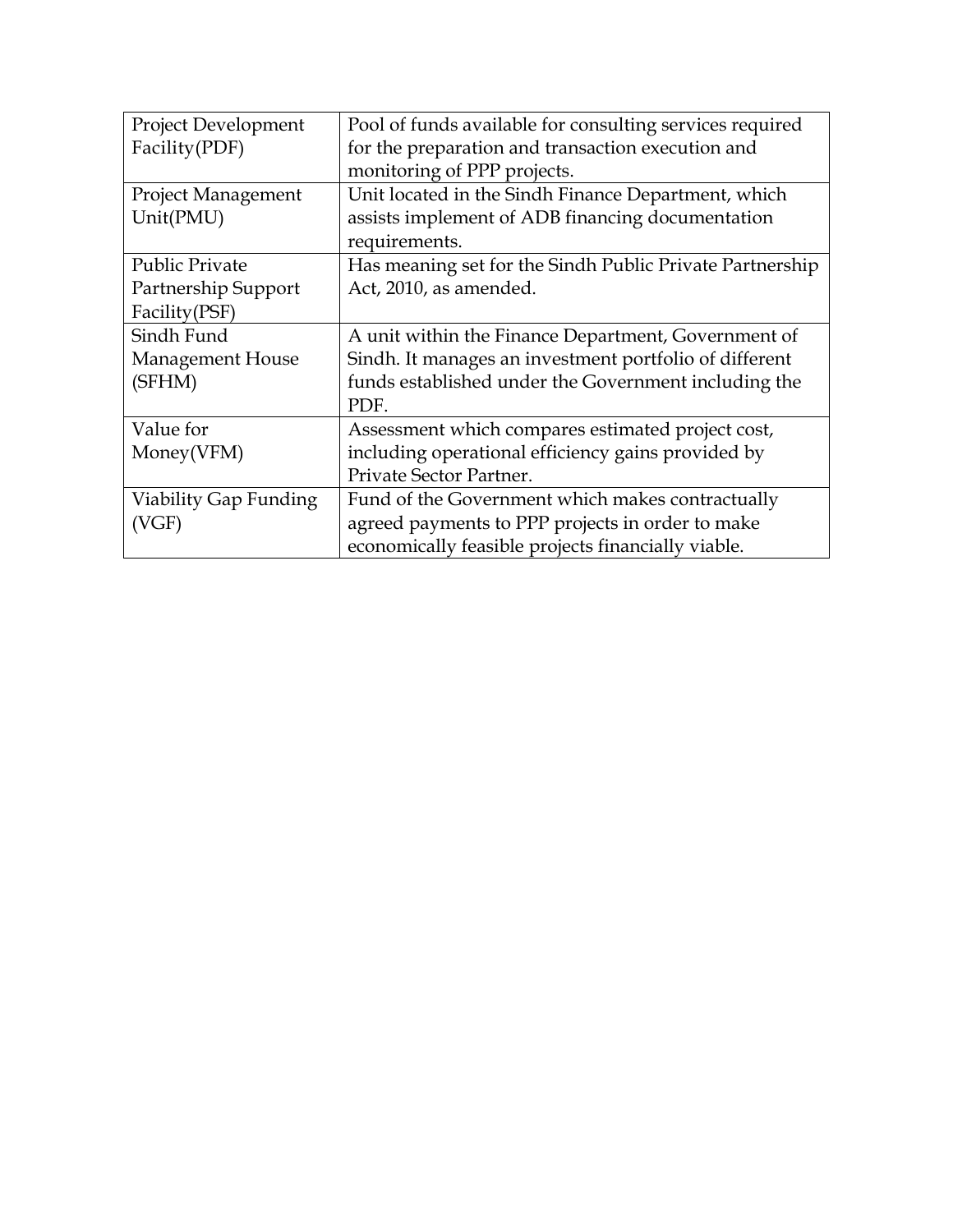# **TABLE OF CONTENTS**

| 1. |           | <b>INTRODUCTION</b>                         |  | 5  |
|----|-----------|---------------------------------------------|--|----|
| 2. |           | PDF CONCEPT                                 |  | 6  |
|    | А.        | Rationale                                   |  | 6  |
|    | <b>B.</b> | Objectives                                  |  | 7  |
|    | C.        | Activities to Be Supported                  |  | 7  |
|    | D.        | Sectors to Be Supported                     |  |    |
|    | E.        | <b>Institutional Arrangements</b>           |  |    |
|    | F.        | Contractual Arrangements and Flow of Funds  |  | 11 |
|    | G.        | Resource Commitment by Development Agencies |  | 13 |
| 3. |           | PDF PROCEDURES                              |  | 13 |
|    | А.        | Sector and Project Prioritization           |  | 13 |
|    | <b>B.</b> | Project Life Cycle                          |  | 14 |
|    | C.        | <b>Steps for PDF Utilization</b>            |  | 15 |
|    | D.        | Submission of PDF Applications              |  | 15 |
|    | Е.        | <b>Evaluation of PDF Applications</b>       |  | 17 |
|    | F.        | Decision on PDF Applications                |  | 18 |
|    | G.        | <b>Recruitment of Consultants</b>           |  | 18 |
|    | Н.        | Disbursements                               |  | 19 |
|    | I.        | Reporting                                   |  | 19 |
|    |           |                                             |  |    |

## ANNEXES

| A. Memorandum for Consideration |  |
|---------------------------------|--|
|---------------------------------|--|

B. PDF Application Form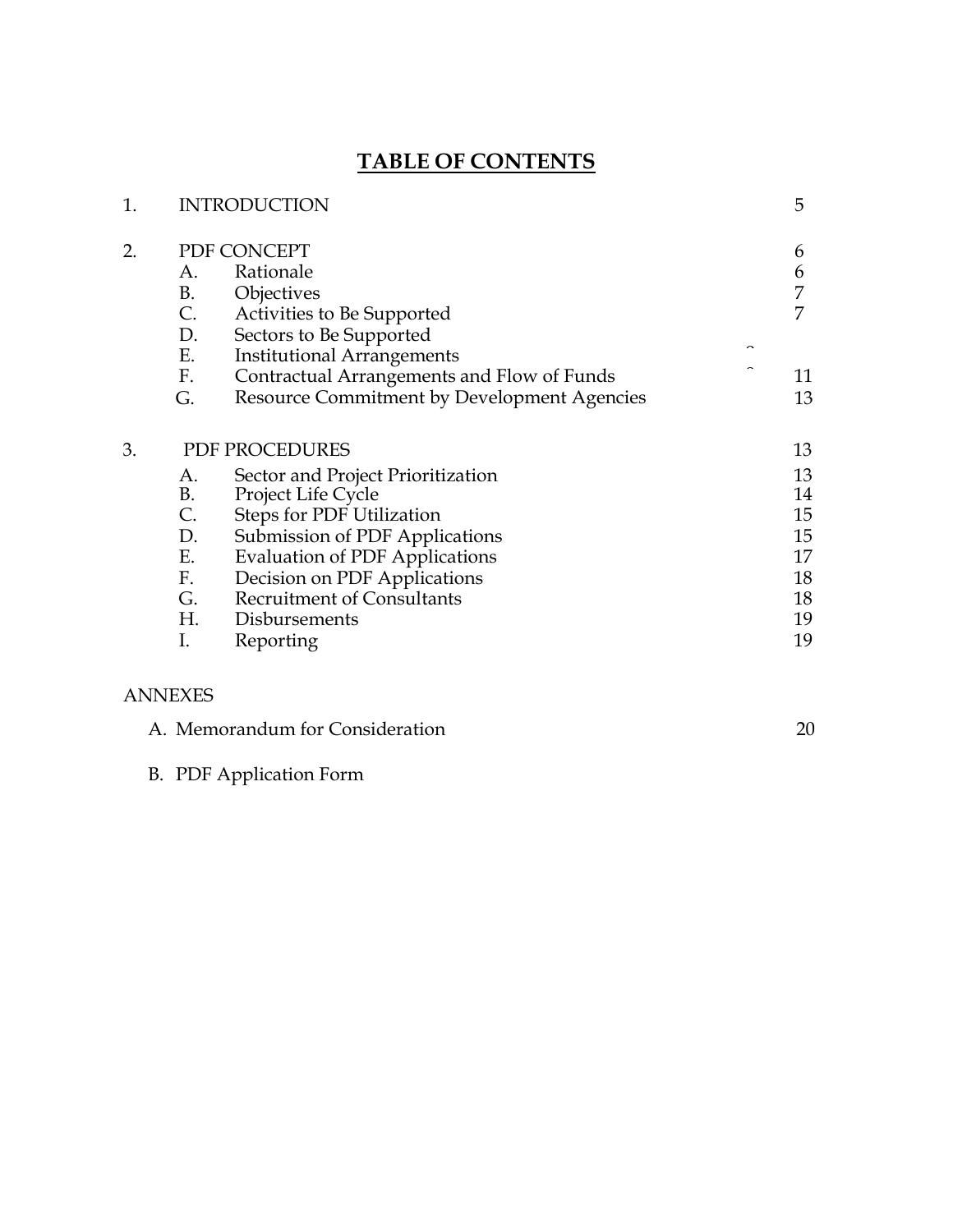### **1. INTRODUCTION**

1.1 The Government is committed to sustainable economic growth and inclusive social development in the province. Global experience has shown that there is a close relationship between these objectives and infrastructure development. The correlation works in both ways – investments in infrastructure are a major driver for economic growth, and economic growth requires well-functioning infrastructure facilities and services. If infrastructure investments are not kept at a sufficient level, economic growth becomes constrained by power shortages, traffic congestion, high transportation costs, and other infrastructure bottlenecks. As to the impact on social development, it is the low-income groups who are most affected by an inadequate access to poor quality of infrastructure services.

1.2 The Government is therefore investing in infrastructure and large ADP provisions have been kept in the provincial budget to meet infrastructure development requirements. The Government is also assisted with technical and financial assistance from various institutional partners, including Asian Development Bank. In addition to projects funded by its budget and development loans, the Government is committed to engaging the private sector in the provision of infrastructure and has succeeded in this regard with public-private partnerships (PPPs) projects implemented and under implementation in various sectors. However large development needs exist in meeting critical infrastructure requirements that demand high capital commitments and/or advanced technical/management skills to meet the growing provincial requirements beyond the financial capacity of the Government. Therefore, the preferred mode is increasing the emphasis on PPP's with enhanced Government support to attract credible and experienced private parties as partners for development.

1.3 Lack of commercially viable projects suitable for private sector investment has been identified as one of the major constraints in promoting PPPs. Therefore, a proactive approach is needed to develop a pipeline of bankable projects that can be offered to the private sector through competitive bidding process. For the PPP program to be successful, it is essential that PPP projects be technically, economically and financially viable and environmentally sustainable. They must also be established with a sound legal and regulatory structure using the most efficient tested and deliverable contractual arrangements. However, the Government Agencies in Sindh have capacity and resource constraints and this leads to difficulties in developing PPP projects that deliver value for the Government and consumers and, at the same time, are attractive to private investors.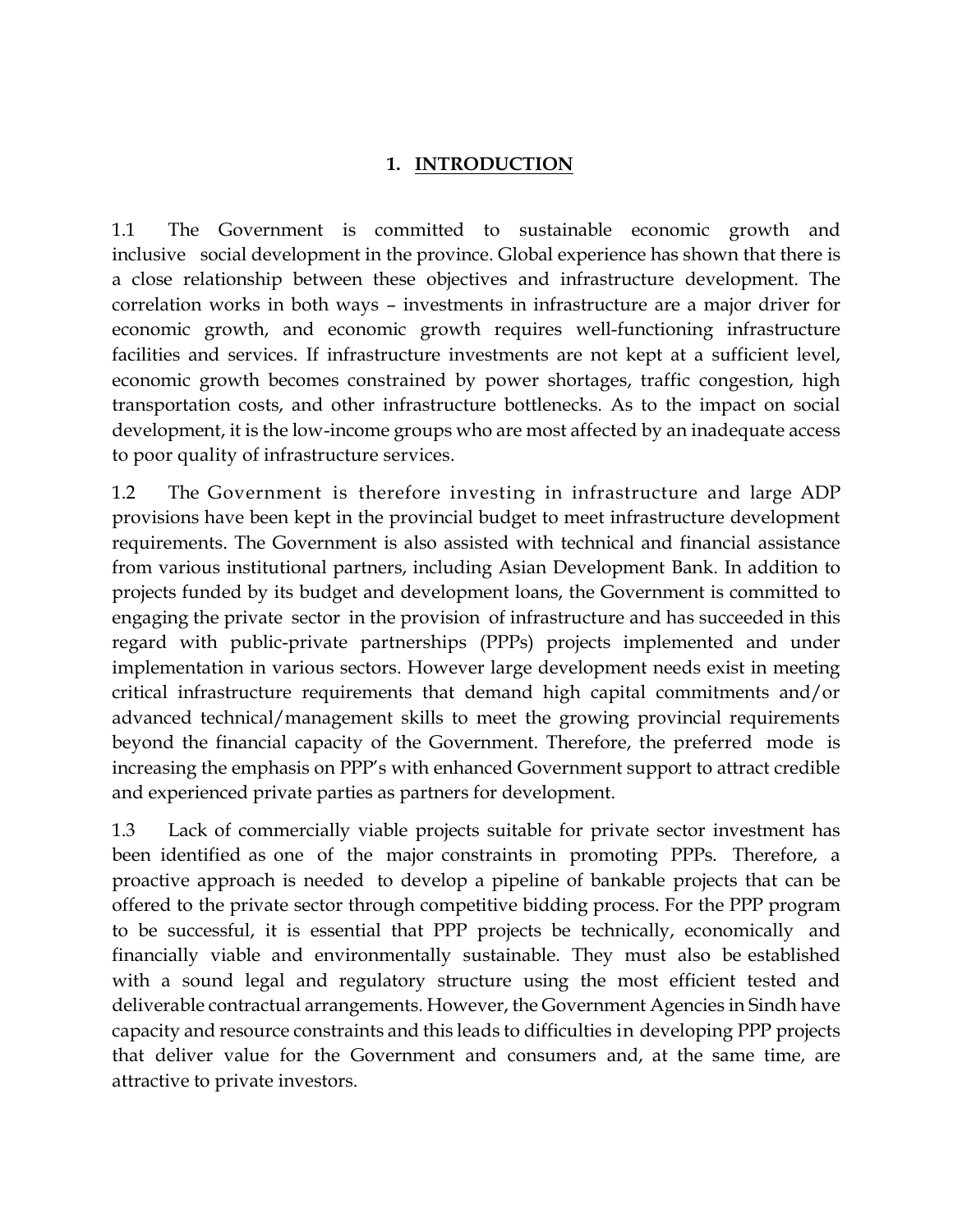1.4 The Government has established a PPP Unit, which is functioning and is staffed by competent technical, financial, and legal experts and a Public-Private Partnership Support Facility (PSF). All Government Agencies, which want to implement a project in PPP mode in their sector or geographical area of responsibility, seek support from the PPP Unit in project preparation, structuring and transaction execution. Nevertheless, given the complexity of PPP projects, it is recognized that external professional advice is needed in addition to the support provided by the PPP Unit, PSF and SFMH. To structure viable and bankable PPP projects, the Government Agencies recruit Consultants with proven track records in all areas affecting private sector participation in public service infrastructure. As the costs of using such Consultants are significant and frequently cannot be funded by the normal budgetary process, the Government has a functioning Project Development Facility (PDF) as an important part of the overall enabling PPP framework. The PDF is administered by the Sindh Fund Management House and the PDF has been instrumental in providing the funding to the nodes/ procuring Agencies to meet the project development needs. The PDF's continuing financial sustainability is part of a successful PPP framework and in this regard its management and funding need to be set through appropriate policy and guidelines.

1.5 These Guidelines provide an overview of the PDF and its role in promoting sustainable PPP projects for provision of infrastructure services in the Sindh. This is followed by a discussion of the operational and financial management of the PDF, as well as a description of the procedures that will be adopted for its operations.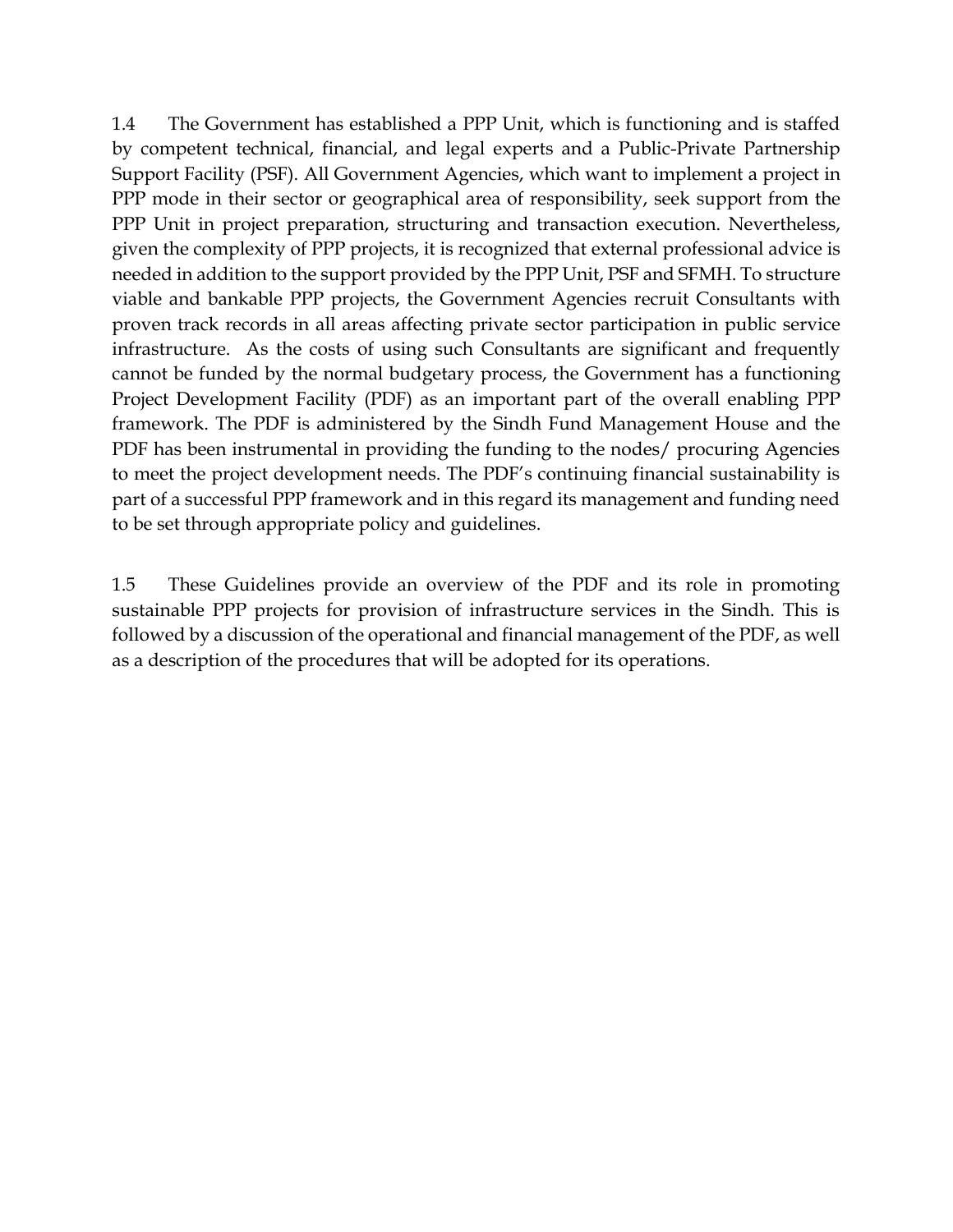# **2. CONCEPT BEHIND THE PROJECT DEVELOPMENT FACILITY**

#### RATIONALE OF PDF

2.1 The worldwide successful introduction of PPPs has demonstrated the following main benefits:

- Attracting private capital investment into infrastructure sectors (and thereby releasing public resources for other needs);
- $\ddot{\phantom{1}}$  Increases in efficiency and improvements in quality of infrastructure services;
- Increases in the effectiveness of the use of available resources and facilities; and
- Reform of infrastructure sectors through a reallocation of roles, risks and incentives.

2.2 To reap these benefits, adequate project structuring and preparation leading to successful transaction execution is essential. Project preparation has the following objectives:

- Ensuring overall success of the PPP program;
- Ensuring technical, economic and financial viability, and environmental sustainability of PPP projects;
- $\overline{\phantom{a}}$  Designing sound contractual structures for PPP projects that make them bankable;
- Mitigating and fairly allocating risks (including financial, economic, environmental, social risks) of PPP projects;
- $\overline{\phantom{a}}$  Allowing informed decision making by the Government, based on high quality feasibility reports and analysis;
- Assessing the need for Viability Gap Funding (VGF) and if needed, recommending the type and estimated quantum of VGF support. Assessing the need for other forms of Government support.
- $\ddot{\phantom{1}}$  Enhancing competition in the procurement process
- Providing the basis for contract negotiations and draft concession contract prepared for each project and made available to prospective bidders for their views and recommendations. These recommendations and feedback facilitates in expediting contract negotiation/ signing and consequent financial close;
- Avoiding unnecessary future delays by anticipating requirements of project support facilities including subsidy and infrastructure and making necessary support available that enhances investor and project finance lender comfort;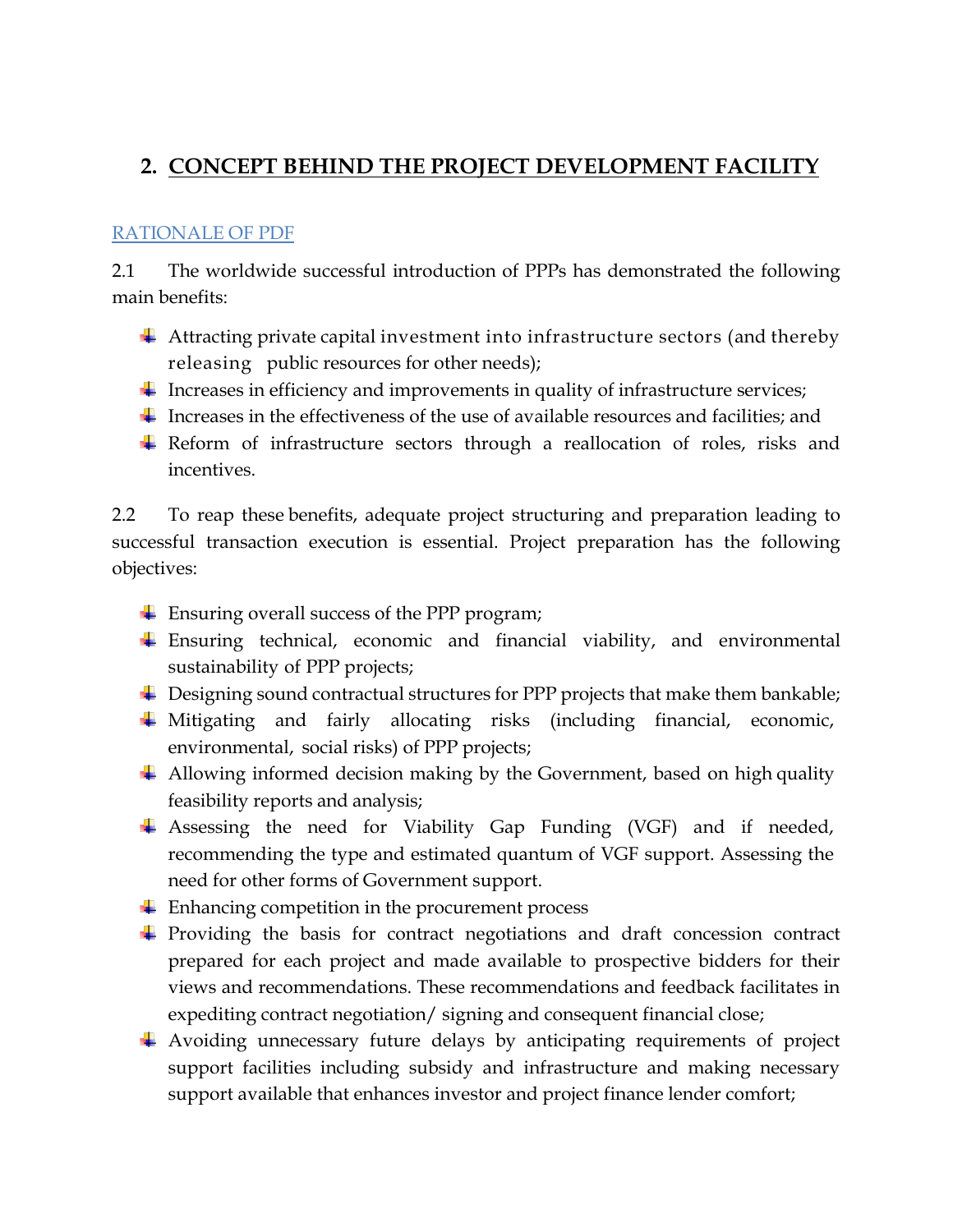Facilitating financial closure for PPP projects in an efficient manner by ensuring that all commitments made are fully met through enduring structural changes, if required, that are acceptable to all parties to the agreement and consistent with initial bid parameters.

2.3 By providing adequate funding for project preparation, structuring development and transaction execution in the eligible infrastructure sectors, the PDF leads to efficiency gains and will help conserve resources.

## OBJECTIVES OF PDF

2.4 The primary objective of the PDF is to fund project development expenses of the Government of potential PPP projects including costs of engaging Consultants so that (i) the Government makes informed decisions based on high quality feasibility studies; and (ii) the Government Agencies with the support of the PPP Unit / PSF develop well-structured PPPs that can be implemented by the private sector.

- 2.5 The secondary objectives of the PDF are to:
	- i. Ensure that all PDF funded projects adhere to international best practice
	- ii. Enhance the project management and technical capacity of the Government Agencies, PSF and PPP Unit to successfully undertake PPP projects;
- iii. Ensure that the PDF operations are also supported by recovering funding provided for project development and implementation from PPP projects where appropriate; and
- iv. Meet conditions that enable the Development Partners to contribute their funds, as committed, and leverage their sector development objectives.

## ACTIVITIES TO BE SUPPORTED BY PDF

2.6 The PDF will only support PPP projects, which are consistent with the Government's PPP Policy (as developed for implementation of the PPP Act 2010 as amended) and meet international best practice standards. The PDF will not provide funding support for development of projects, which in the opinion of the Government can be developed by the private sector outside the PPP framework. Such list of projects shall be identified and advertised accordingly by the Government to meet its development objectives or proposed under unsolicited bid rules elaborated in the Sindh PPP Policy.

2.7 The PDF can only be used to finance: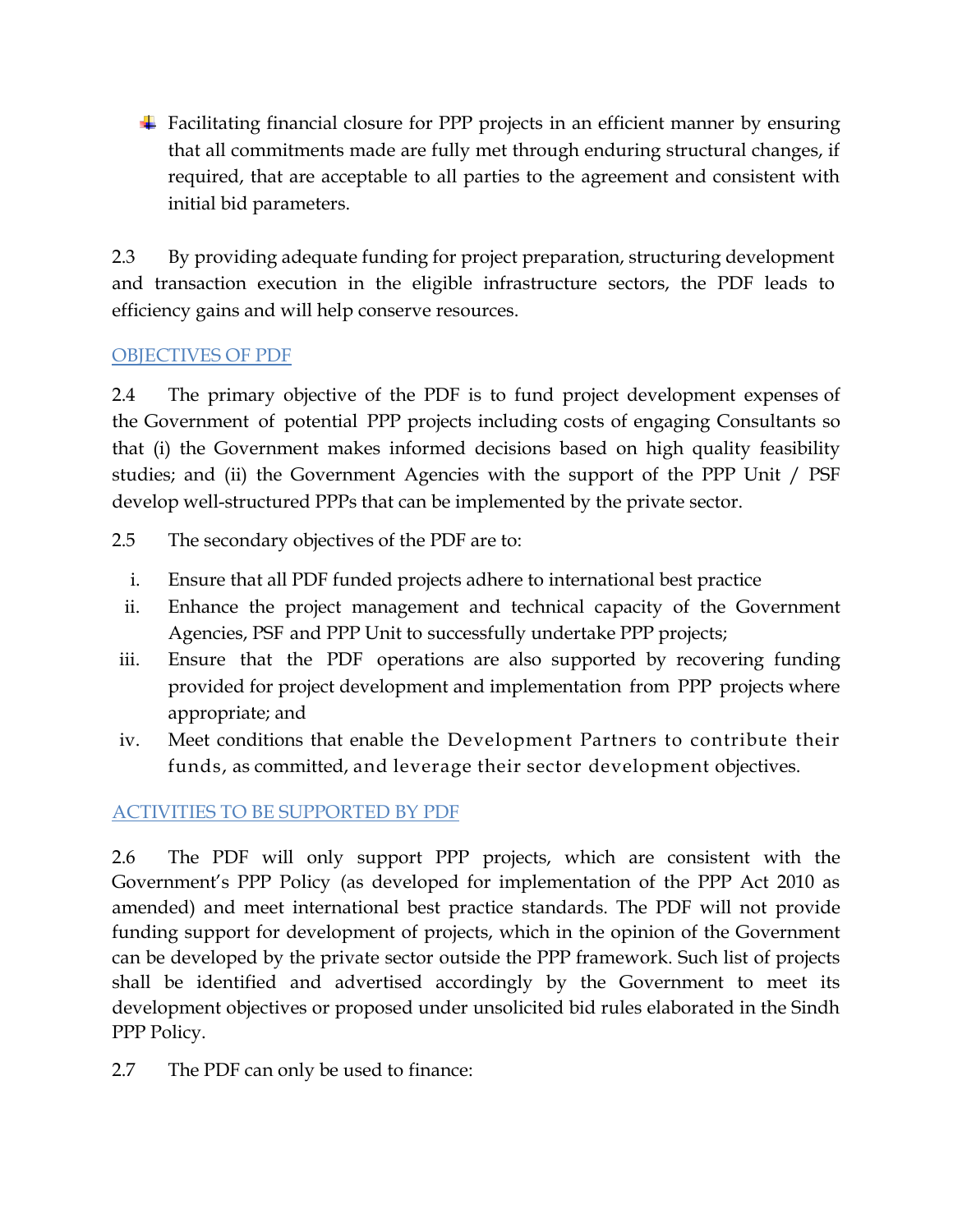- i. services rendered by Consultants for preparing/ structuring PPP projects and providing advice during the transaction bidding, execution and implementation phase of the Project; and
- ii. capacity building of the PPP nodes and the PPP Unit.

2.8 The PDF cannot be used to fund the operating costs of the Government Agencies, the PPP Unit, PSF or SFMH.

2.9 PDF support for capacity building has to be directly linked to a particular PPP project, for which preparation and transaction advisory support from the PDF has been approved. This will also help ensure that the Consultants have informed counterparts. The capacity building can take the form of the job training, workshops, seminars, conferences and overseas training. The maximum amount that can be spent on such capacity building shall be determined by the PPP Policy Board. This shall however not exceed 10% of the respective project allocation from the PDF. Examples of topics to be covered by the capacity building component include PPP fundamentals and best practices, preparation/analysis of feasibility studies, project implementation, methods for tariff setting and structuring options for PPP projects and other capacity development needs as identified by the consultant.

2.10 The project preparation and transaction advisory support under the PDF will include, but not limited to:

- 1. Undertaking of feasibility studies that include:
	- (a) Study of demand and supply scenario;
	- (b) Preliminary technical assessment, technology options, design and specifications based on recommended best technology for the project with cost, efficiency and quality output considerations kept foremost;
	- (c) Preparation of detailed cost estimates and financing plan based on best technology option;
	- (d) Social and gender analyses, and environmental impact analysis including an assessment of any labor-related concerns or issues, particularly in the case of brownfield projects and more relevant in the case of PPPs in urban utility distribution services;
	- (e) Economic and financial analysis, including tariff analysis and testing for project robustness;
	- $(f)$  Assessment of the need for VGF and other government support in case the project is not financially or commercially viable on its own. If VGF is deemed necessary, then the most optimal type of VGF Analysis of PPP options leading to the optimum project structure;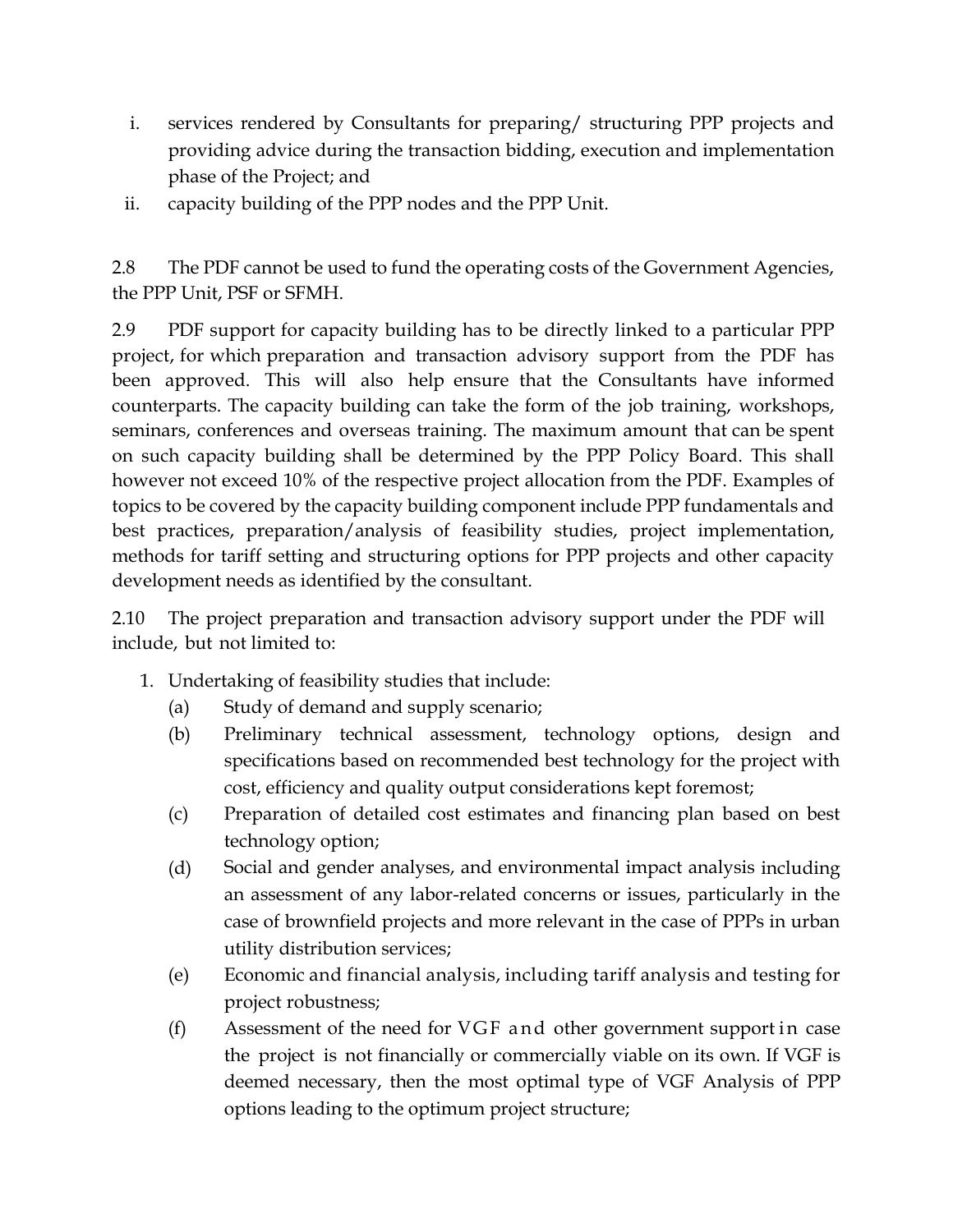- (g) Legal viability assessment;
- (h) Tax and insurance viability assessment;
- (i) Risk analysis, including recommendations on the risk allocation between the public and private sectors;
- (j) Preparation of a procurement plan;
- (k) Drafting of pre-qualification and bidding documents, including the PPP Agreement;
- (l) Costs of the Independent Experts/ Independent Auditors for oversight during project implementation and
- (m) Value for Money (VFM) Assessments.
- 2. Transaction bidding services for PPP procurement that include:
	- (a) Preparation of a project information memorandum to support procurement for the PPP project;
	- (b) Market sounding aimed at attracting private sector interest and finalizing the project structure;
	- (c) Assistance during the pre-qualification of bidders, including evaluation of prequalification applications;
	- (d) Assistance during the bidding, including evaluation of technical, legal and financial proposals from the pre-qualified bidder.
	- (e) Assistance during negotiations with the preferred bidder and finalization of the PPP Agreement; Assistance in meeting the Development Agency's conditions for PPP project financial closure.

2.11 In case of Unsolicited Bid, a PDF may be used to hire consultants/ advisors to assess the commercial, legal, financial and technical aspects of the Unsolicited Proposal along with the documents submitted therewith.

#### SECTORS TO BE SUPPORTED

2.12 The Sindh Public Private Partnership Act 2010 defines public service infrastructure project sectors in a broader way by covering both the traditional physical infrastructure sectors such as energy, transport and water supply, and facilities in social sectors such as education and health.

2.13 Consistent with this, the Act and government policy, the PDF can be used in the following sectors: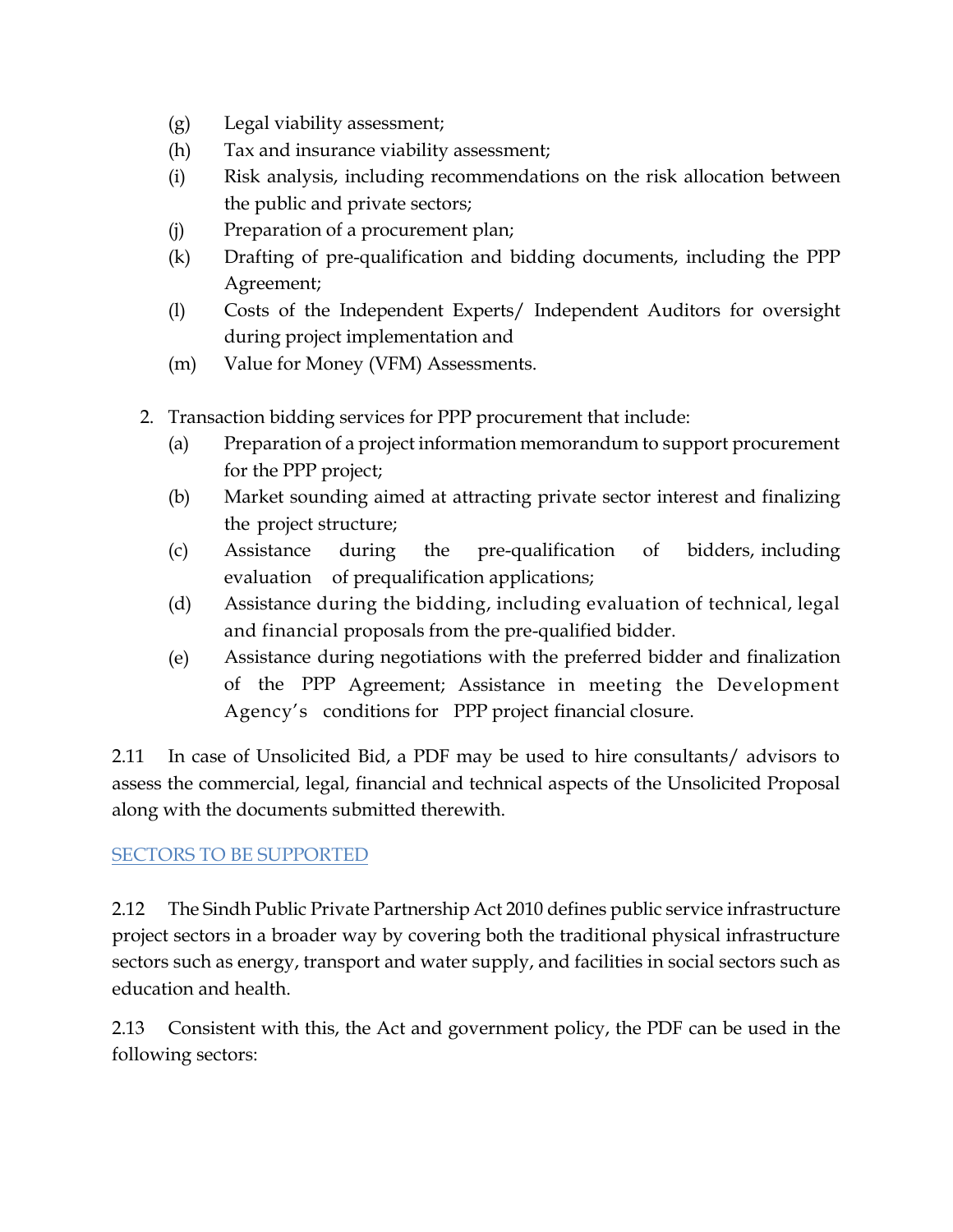- (i) Transport and logistics including provincial and municipal roads, bridges, rail, airports, as well as warehousing, wholesale markets, slaughter houses and cold storage;
- (ii) Mass urban public transport including integrated bus systems as well as inter-city rail systems;
- (iii) Various urban Services including water supply including water desalination, water treatment and sanitation, solid waste management, traffic and parking management, slaughter houses, facilities monitoring and tracking services and other projects as low-cost housing, education, health, livestock and fisheries etc., large flood water storage facilities and reservoirs;
- (iv) Energy projects preferably renewables and including hydro and thermal power generation projects other than those being undertaken at the federal level;
- (v) Tourism projects including cultural centers, entertainment and urban parks and recreational facilities and other tourism-related infrastructure;
- (vi) Industrial projects where public property will be used to support private industry and manufacturing activities;
- (vii) Modern wheat storage silos and other Food Storage Godowns including improving and rehabilitation of existing and new FSG under entirely private sector or multi-sector ventures and Any other sector where the public sector can transfer efficiently risks to the private sector to provide traditional public services to optimize value for money and to improve socio-economic conditions along with addressing gender equality issues.

#### INSTITUTIONAL ARRANGEMENTS

2.14 The PDF is an independent project development support facility set up under the PPP Act 2010, as amended, administered and managed by the SFMH that once established for facilitating the preparation and execution of PPP projects. PDF has been established through the approval mechanism of PPP Policy Board and by notification of Finance Department under the provisions of the PPP Act 2010 as amended. PDF shall have an independent accounting system managed by the SFMH and will have independent audit conducted for its operations and financial accounts on half yearly and annual basis for presentation to and approval of the PPP Policy Board. To make it as functional and efficient as possible, the operations of the PDF are overseen and supervised by the PPP Policy Board. The PDF funding requirements and the funding sources will be the responsibility of PPP policy board.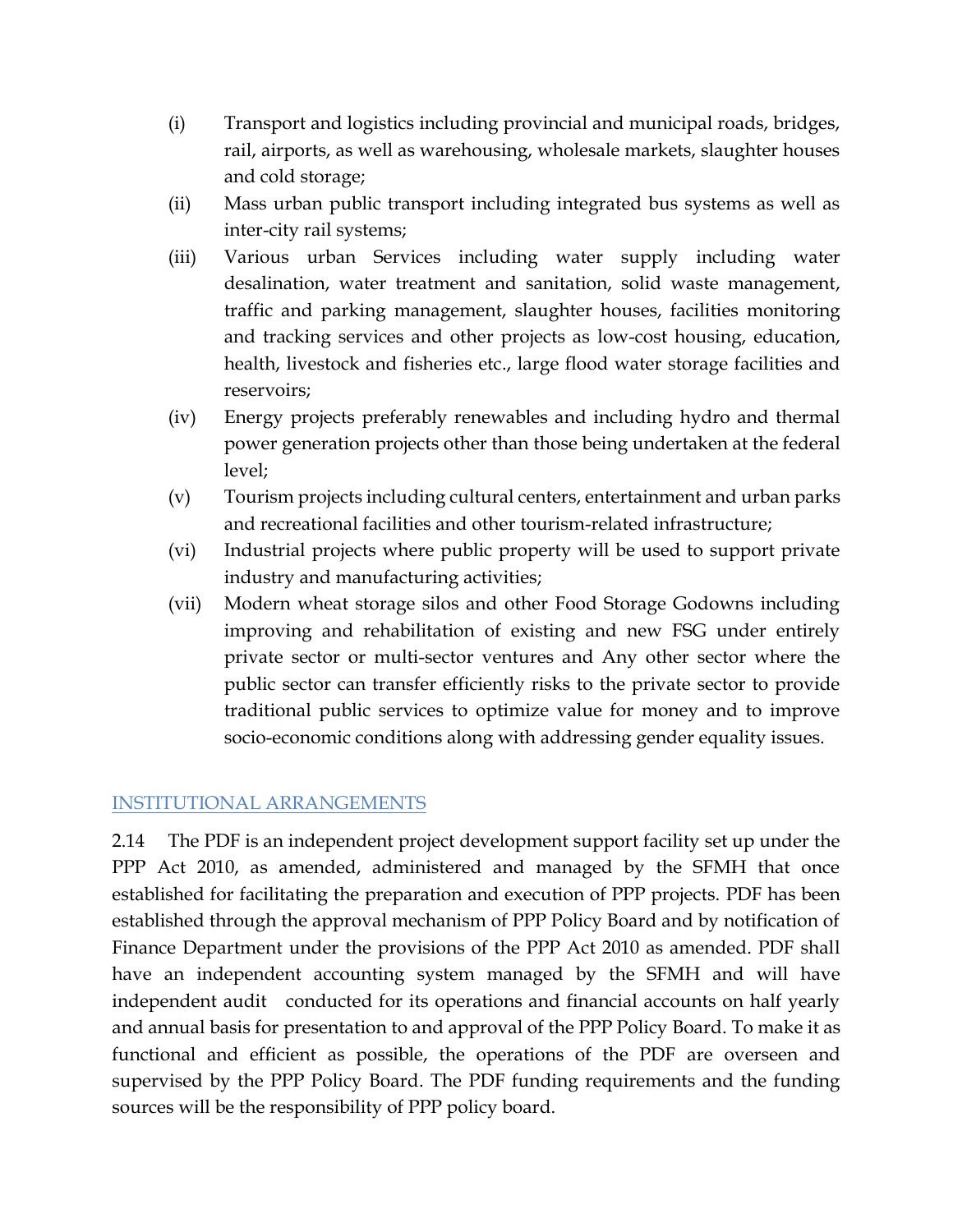2.15 The PPP Policy Board is responsible for setting policy directives, determining priority sectors, approving the operational and management procedures and any amendments of these functions, approving the financial statements and audited accounts, and receiving management reports on PDF funds utilization and funds availability. The PPP Policy Board can approve/reject/modify applications for funding and select PPP projects that meet the set criteria as laid down in annexures A and B. The PPP Policy Board also decides on the means for recovery of PDF (if any) from Private Sector partners on a project-by project basis. It can also attach conditions to PDF funding as it deems appropriate.

2.16 The PPP Unit shall provide technical and administrative support to the PPP Policy Board in receiving, processing, and assessing, all applications for PDF funding from the Government Agencies.

2.17 The PPP Unit shall be responsible for the following:

- 1. Distributing information on the PDF, its processes and objectives, to all interested Government Agencies and other stakeholders and provide support to the Government agencies as requested by them;
- 2. Receiving applications for PDF funding;
- 3. Acknowledging, processing and assessing these applications;
- 4. Presenting the analysis and recommendations for PDF requests received in the form that is approved by the PPP Policy Board to consider requests for approval and make its decisions;
- 5. Communicating the decisions of the PPP Policy Board to the Government Agencies/nodes and the relevant stake-holders;
- 6. Agencies/nodes on the use of PDF;
- 7. Assisting the Agencies/ nodes in procurement process to engage consultants;
- 8. Ensuring that the Government Agencies/nodes report as required in the PDF approval conditions and the agreements signed on the project preparation and transaction execution;
- 9. Verifying the correctness of all invoices submitted for payment based upon the terms agreed in the agreements signed between the Government Agencies/nodes, the Finance Department and other stakeholders including regulator/Fund Contributors as agreed;
- 10. Making payments directly to the Consultants with information to Government Agencies/nodes, regulator, and the PPP Policy Board;
- 11. Developing and Implementing a PDF financial management system that is managed by the SFMH; and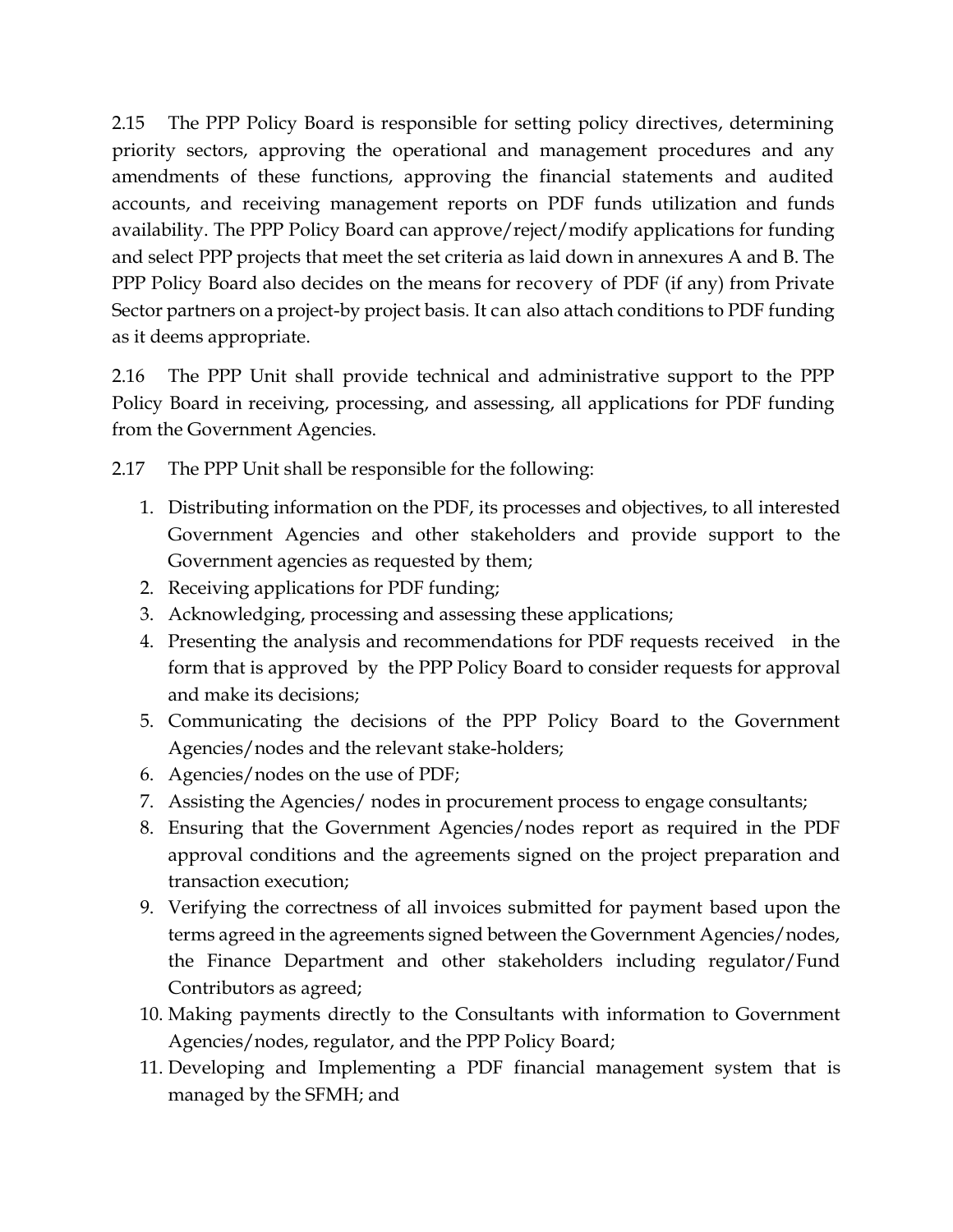12. Developing and maintaining a database of qualified and experienced Consultants. PPP Unit should also encourage and facilitate the development of market and capability of consultants, banks and other relevant entities for planning and execution of a PPP project.

#### CONTRACTUAL ARRANGEMENTS AND FLOW OF FUNDS

- 2.18 The key features of these arrangements are:
	- i. The PDF will be administered by the SFMH and SFMH will maintain a dedicated PDF bank account for all PDF related transactions. SFMH is responsible for PDF financial management and independent audits and reporting.
	- ii. The Government and the participating Development Partners will transfer their contribution into the PDF account and, when due, the PDF will transfer funds to Government Agency for onward payment to the Consultants.
	- iii. In the event of a Development Partner preference not to transfer funds directly into the PDF account to finance consulting services approved by the PPP policy board, it shall have the discretion to pay the Consultants directly for the services rendered. The payments to the consultants shall be made on the conditions and procedures agreed under the contractual arrangements signed between the Government Agency and such Donors, the consultants.
	- iv. The SFMH manages the day-to-day operations of the PDF. It will also ensure an effective financial management of the PDF.
- 2.19 The SFMH also has the following responsibilities for management of PDF:
	- i. Manage the project development facility (PDF)
	- ii. Ensure that where PPP projects are awarded to investors, the investors repay PDF for any PDF funds previously utilized to prepare such projects ("clawback") if such arrangement is approved by the PPP Policy Board
	- iii. Making payments directly to the Consultants with information to Government Agencies/nodes, regulator, and the PPP Policy Board; and
	- iv. Submitting the PDF audited accounts for the half yearly and annual audits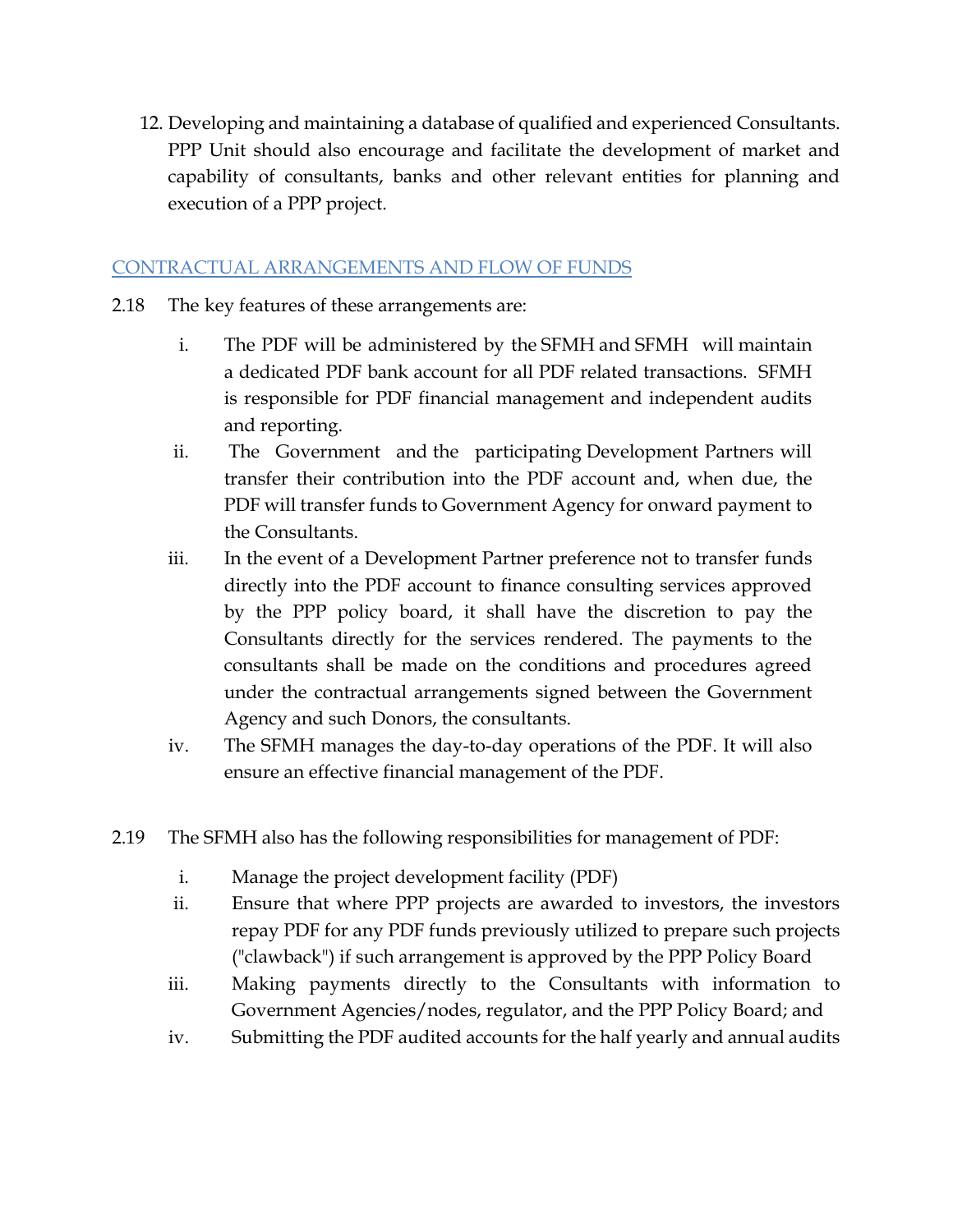2.20 The SFMH has the responsibility to acquire the services of a reputable and wellqualified accounting and auditing firm to conduct half yearly and annual audits that meet the requirements of the Government and participating Development Partners.

## FUNDING SOURCES

2.21 The Government has the main responsibility to maintain the annual budgeted requirements as advised by the PPP Unit that is determined based on the ongoing contracted commitments and the information for new funding requirements provided by the Government agencies/nodes and approved by the PPP policy board. In addition the PPP Unit shall work with the Finance department to seek grants and soft loans from the Development Partners.

2.22 The PDF is envisaged as a revolving facility through reimbursement of disbursed funds, including the capacity building component, as given below:

- (i) From the Private Sector Partner upon signing of the PPP Agreement as agreed between the concerned parties. The recommendation whether or not to seek such reimbursement will be made in the PDF application of the Government Agency. If the recommendation is positive and if it is approved by the PPP Policy Board in the process of the overall approval of the PDF funding, the reimbursable cost of project preparation and transaction execution will be specified in the bid documents, thus becoming a part of the total project cost; or
- (ii) The Finance Department to maintain the required funding levels to meet all commitments as budgeted and approved by the Government.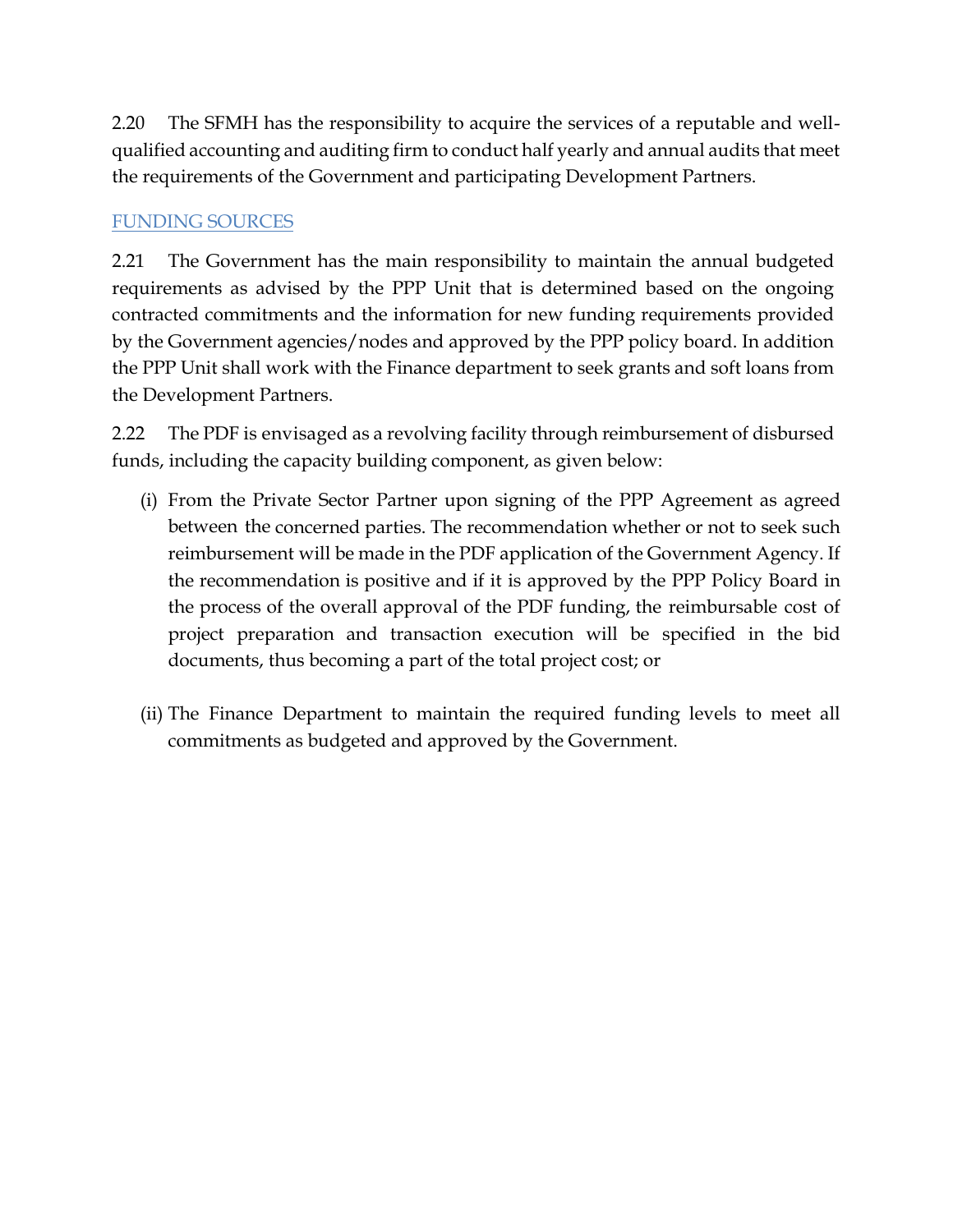# **3. PDF PROCEDURES**

#### SECTOR AND PROJECT PRIORITIZATION

3.1 As the funds in the PDF will not be unlimited, an important responsibility of the PPP Policy Board will be to allocate these funds among the different infrastructure sectors and projects in a way that maximizes the benefits of their use. When deciding on the priorities, the PPP Policy Board will take into account the socio-economic goals of the Government and the preparedness of the various Government Agencies to implement PPP projects. Only sectors, which have a coherent strategy and a properly evaluated pipeline of potential PPP projects, will be considered.

## PROJECT LIFE CYCLE

3.2 The following four main phases can be distinguished in the overall life cycle of PPP projects:

- 1. Project inception (Pre-Feasibility, initial cost estimates, completion time estimate, estimated savings, budgetary requirements, concept clearance);
- 2. Project preparation (feasibility study, contracts preparation etc.);
- 3. Transaction execution (procurement of the Private Sector Partner); and
- 4. Construction, operation and transfer (development, delivery and exit).

3.3 During the inception phase, the Government Agency will identify and conceptualize a potential PPP project from its master plans and other planning documents. This phase will include an initial needs and options analysis to determine the best solution for developing the given infrastructure facility and/or providing the necessary infrastructure service, as well as an initial viability analysis. Any study done for this purpose will take into account gender differences in end-user needs. To help prepare the PPP project and select the Private Sector Partner, the Government Agency will recruit the Consultants. Prior to doing so, it will decide whether to fund the cost of these advisors from its own budget, the PDF or through a reimbursement agreement with the Sponsors. In the latter case, the Government Agency will submit a request for PDF funding through the PPP Unit to the PPP Policy Board. The project inception phase will end with the recruitment of the Consultants who will provide support to the Government Agency during the subsequent phases as required.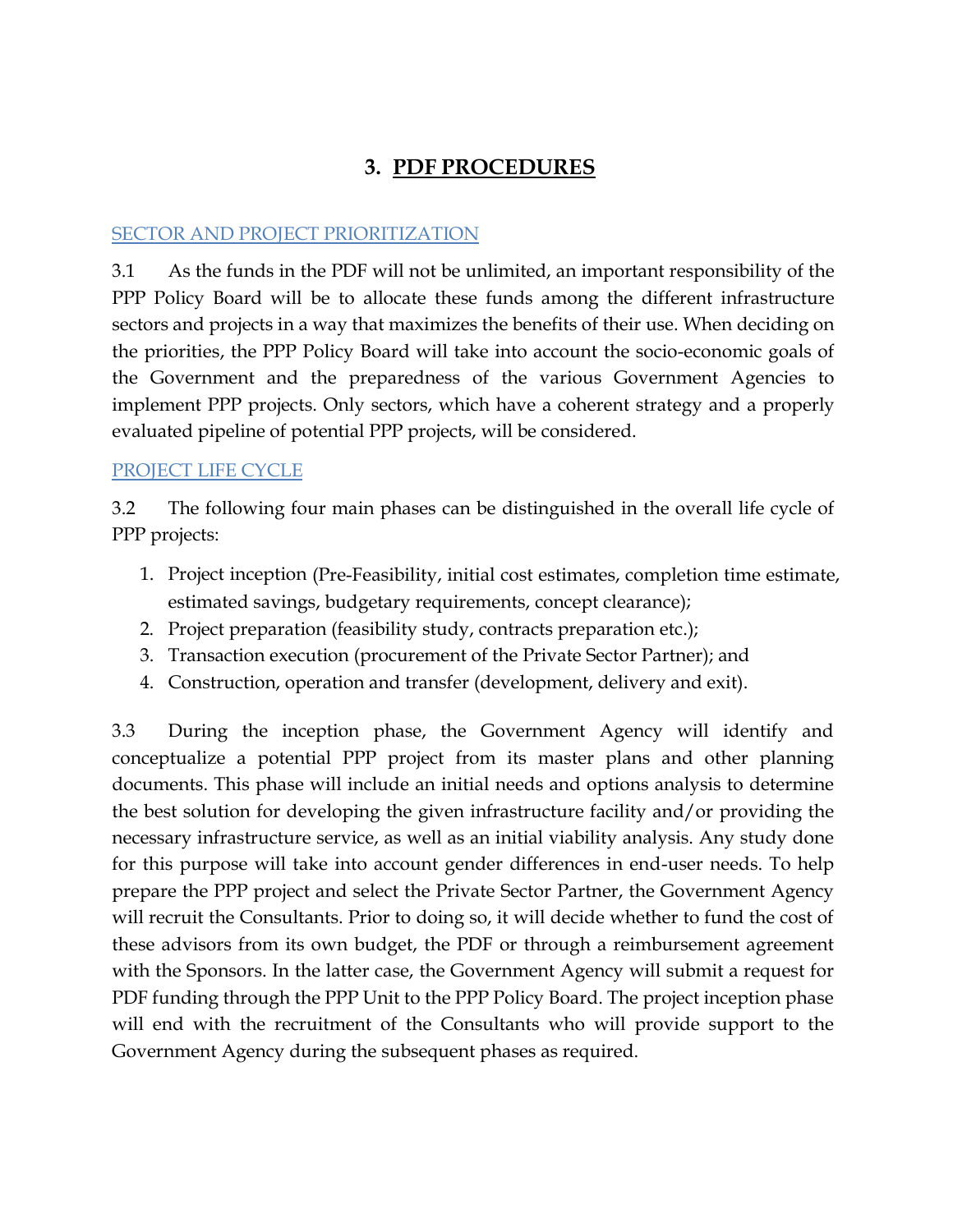3.4 In the second phase, the Government Agency will manage preparation of the PPP project by the Consultants. The preparation will consist of a feasibility study, supplemented by initial environmental, social and gender assessments, environmental impact assessment and mitigation measures (if required), risk analyses, assessment of the need for VGF and other government support, (infrastructure support including land, licensing, right of ways required, removal of encroachments/hurdles in routes determined, illegal and unlicensed competition removed, demand and capacity to pay analysis through actual on ground surveys and assignment of responsibility for revenue / user charge recovery (whether Government agency or concessionaire company and with reasons), technical, legal, environmental and financial due diligence, private investor and lender surveys and requirements assessment, determination of the PPP modality (project structuring), Value for Money (VFM) analysis and drafting of tender documents including the PPP Agreement. An important part of the feasibility study will be financial modeling to determine project bankability and affordability, including estimates of viability gap, if any. Another important activity will be stakeholder consultations.

3.5 In the event the feasibility conclusions meet the objectives and requirements set for the project to be met under the PPP mode, the PPP project proposal is referred to the PPP policy board for approval and once approved by the PPP Policy Board for implementation, the third phase – the transaction execution will start. The Consultants will assist the Government Agency in undertaking market sounding as advised in the feasibility report and market the project to attract the private sector investors and the each investor's identified candidate project finance banks to finance the project. This would be done simultaneously to address market concerns, if any, when structuring the project for tender offering to the public. The market sounding will be followed by a twostage tendering process consisting of private investor pre-qualification and subsequent final bidding. Based on a technical and financial evaluation of the bids received, the preferred bidder will be determined and invited for contract negotiations. After the PPP Agreement has been signed, the selected Private Sector Partner will endeavor to arrange the necessary financing and thereby achieving financial closure for the PPP project. This will mark the end of the transaction execution phase and the beginning of project construction.

3.6 In case of an unsolicited bid, a PPP Node may also apply for PDF funding to analyze the technical, commercial, legal and financial aspects of the proponent's Feasibility Report.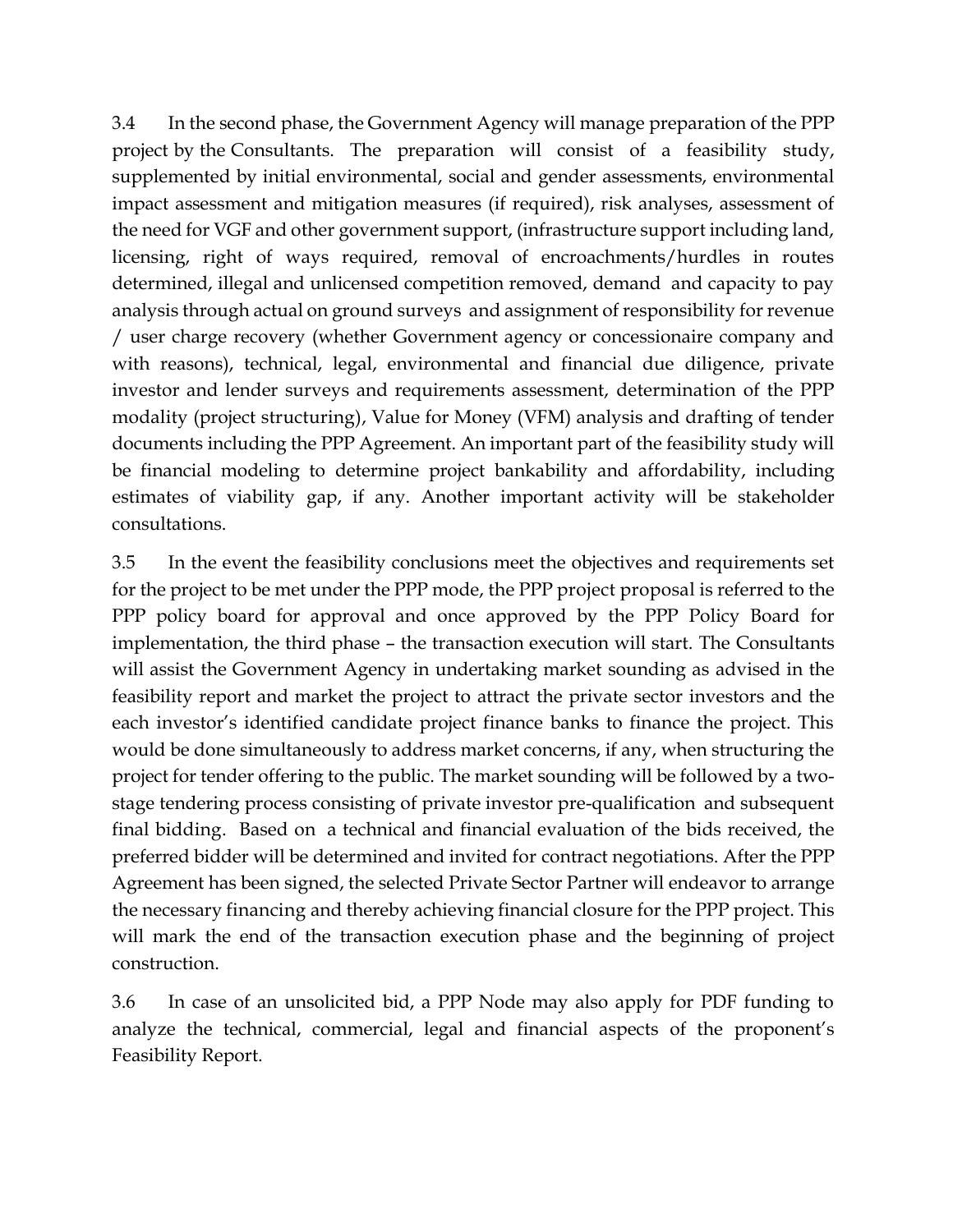#### STEPS FOR PDF UTILIZATION

3.7 PDF purpose is to facilitate the achievement of the objectives of completing a process (that includes a comprehensive feasibility preparation) for PPP project identification, prioritization, selection, preparation and project execution. A summary of the main steps to achieve the main objectives are:

- i. The Government Agency identifies a suitable PPP project and determines that it cannot fund its project development and its execution costs from its own budget;
- ii. Alternatively, the Government Agency receives an unsolicited bid and determines that it cannot fund its analysis of the proponent's Project Feasibility Study and potential transaction execution from its own budget.
- iii. The Government Agency drafts the terms of reference for the required consulting services and prepares a cost estimate for these (with the PPP Unit's support);
- iv. The Government Agency approaches PPP Unit with the application for PDF funding required for the cost of consultancy and other costs for project development and its execution
- v. The PPP Unit assesses whether the project is eligible for the PDF and whether enough funds are available for it, and makes a recommendation to the PPP Policy Board;
- vi. In case the PPP Policy Board approves the PDF use for the given project, the Government Agency begins the recruitment of Consultants (with the PPP Unit's support, if necessary);
- vii. The Government Agency signs the consulting contract, including a clause according to which the payment will come directly from the PDF or other sources as advised by the Government Agency and the Government Agency backs all commitments to the satisfaction of the consultants;
- viii. The Government Agency manages the project preparation and transaction execution (with the PPP Unit's support);
	- ix. In case a Government Agency is given approvals for PDF by the PPP Policy board based on condition of PDF support reimbursement, it will reimburse the funds to the PDF, once the Private Sector Partner has been selected, and the PPP concession Agreement signed with the reimbursement condition and
	- x. If grant funds provided by an International Development Donor had been used, SFMH will prepare a report for the donor agency describing how, and to which effect, the grant funding was used.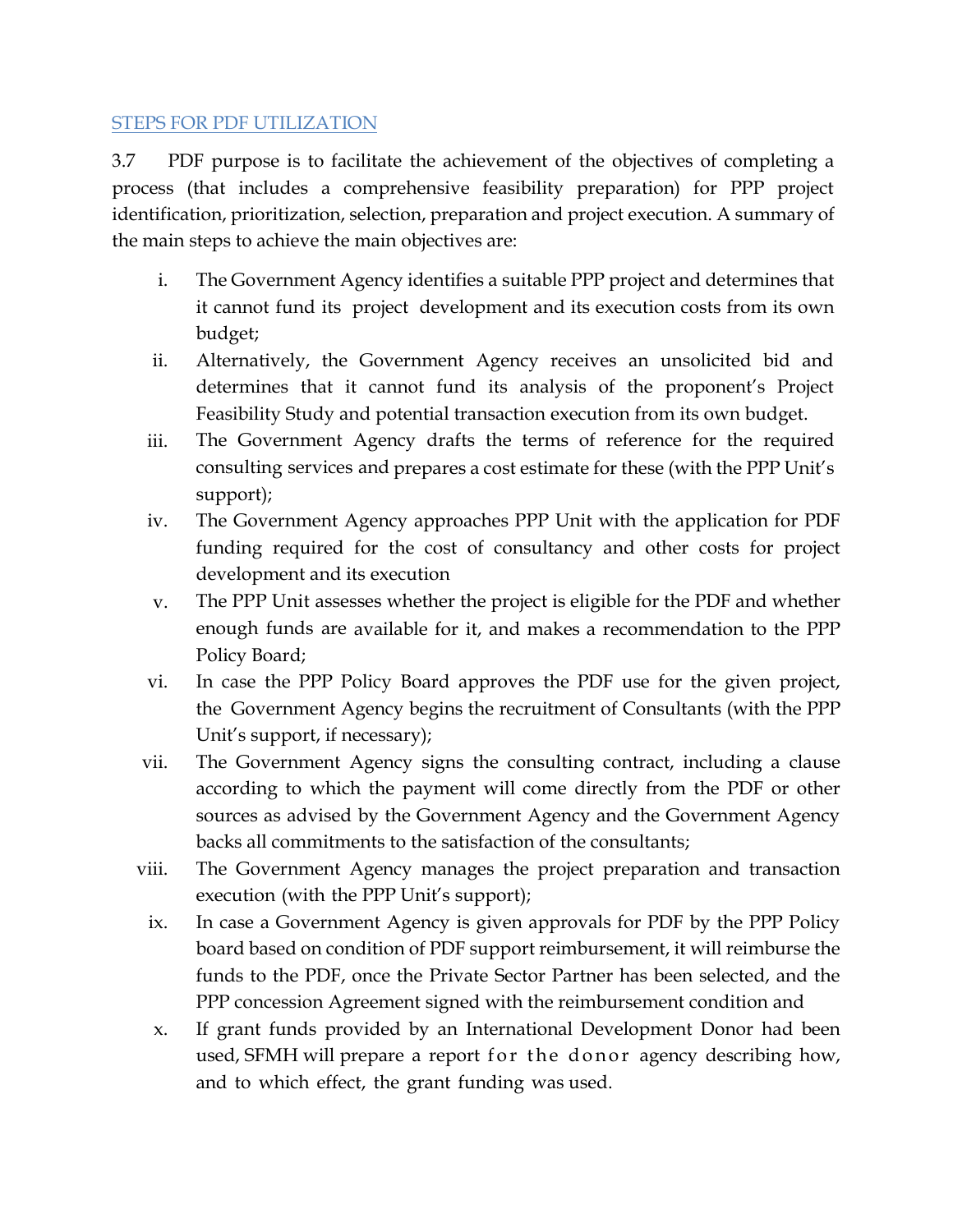#### SUBMISSION OF PDF APPLICATIONS

3.8 All Government Agencies seeking support from the PDF will have to submit a formal application through PPP UNIT to the PPP Policy Board. The application will consist of the following documents:

- i. Memorandum for Consideration (see the recommended content in Annex A);
- ii. Completed PDF Application Form (see the format in Annex B); and
- iii. Draft Request for Proposals, including terms of reference and cost estimate for the consulting services to be financed from the PDF.

3.9 The PDF application will be prepared with the assistance of the PPP Unit. Other Government agencies such as PSF/Planning and Development department may also assist in preparation. Such application may have the following content:

- i. Sector background;
- ii. Problems the proposed PPP project intends to solve or the socio-economic benefits and the gender equality principles that the project execution would entail along with its wider impact on the local area;
- iii. Parameters of Initial Environment Examination (IEE): After Project identification, the Administrative Department would describe very clearly the Environmental & Social Impacts in light with the parameters laid down in the existing Environmental & Resettlement Framework in Pakistan and Pakistan Environment Protection Act (EPA) requirements, describe such process, efforts will be made to ensure implementation consistent with international good practices and the EPA and also as reflected in internationally recognized standards such as the Equator Principles.
- iv. Detailed description of the project with service it shall provide, purpose/objective that will be met and demand requirements fulfilled;
- v. Preliminary investment cost estimate, the basis for such estimates and proposed financing plan;
- vi. Tentative project development schedule and the basis of proposing such schedule and brief option analysis of conditions/ support that can improve project completion schedule;
- vii. Economic benefits of the project at the macro and micro levels, with an analysis on how the project will impact on women's economic status.
- viii. Legal authority of the Government Agency to undertake the project on a PPP basis;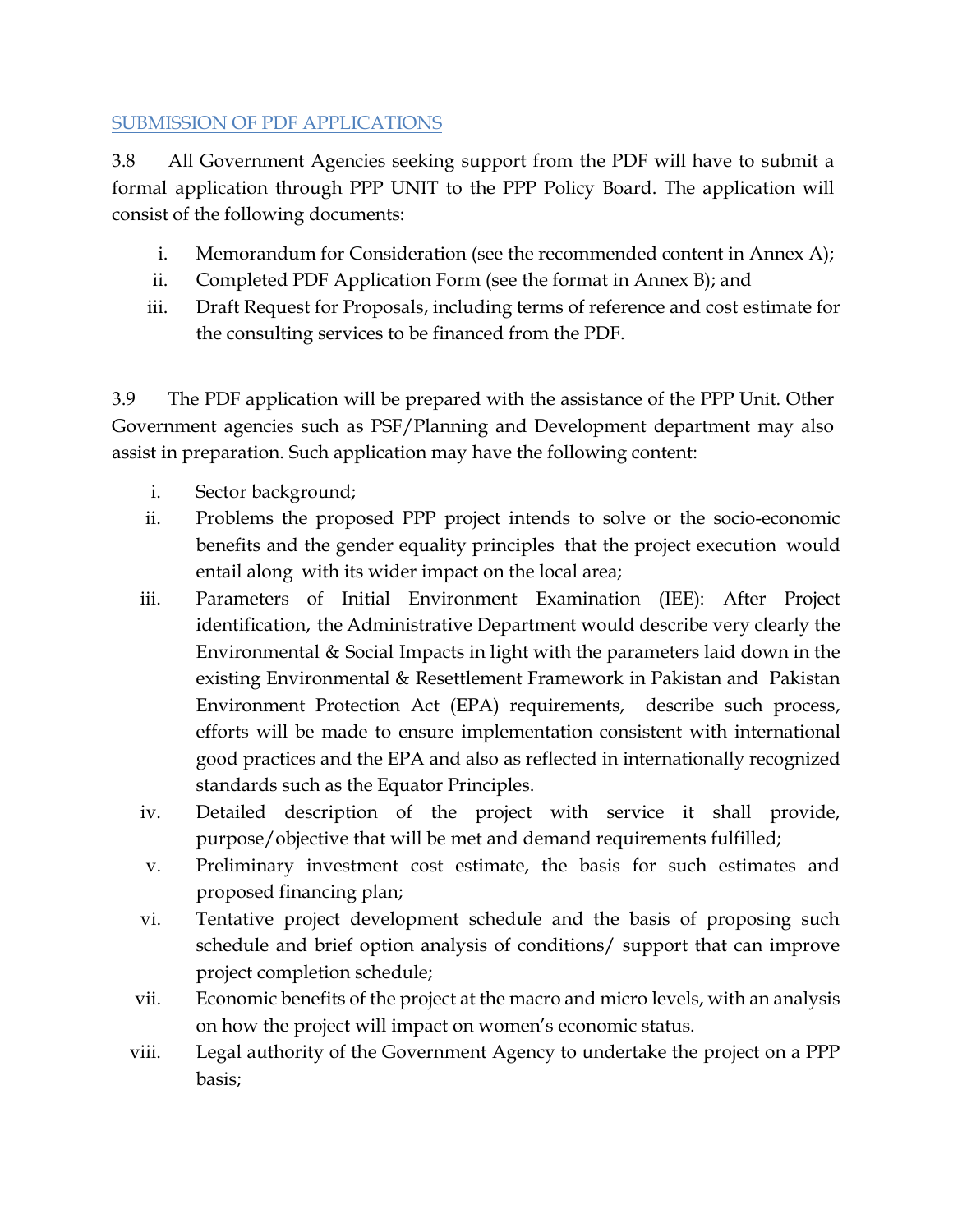- ix. Proposed PPP modality and term of the contract with supporting preliminary analysis that would support recommendations;
- x. Regulatory regime for the PPP project and if such regime not currently available suggestions for providing contractual regulatory structure;
- xi. Scope for private sector involvement and supported with any initial marketing effort with potential private investors and their lenders;
- xii. Proposed cost recovery mechanism;
- xiii. Any requirement of VGF support to ensure ROE for investor with and without required upfront Government infrastructure availability;
- xiv. Preliminary risk identification and allocation;
- xv. Evidence that would reflect the political authorities support the project being implemented on a PPP basis;
- xvi. Resources, if any, which the Government Agency can formally commit to project preparation and transaction execution;
- xvii. Resources, which the Government Agency is willing to contribute to project implementation;
- xviii. Terms of reference and cost estimate (and basis for such estimates) for the consulting services;
- xix. Funding sought from the PDF for the consulting services;
- xx. Justification for and recommendation on recovery of the PDF funding from the Private Sector Partner;
- xxi. Draft procurement notices for the consulting services; and
- xxii. Capacity to undertake project preparation and transaction execution.

## EVALUATION OF PDF APPLICATIONS

3.10 The evaluation of each PDF application will be based on a set of criteria related to the Development Agency, sector and project. The Development Agency-related criteria may include the following:

- i. Has the Development Agency undertaken a PPP project? If yes, has it been successful or unsuccessful in doing so?
- ii. Will the strategic goals of the Development Agency, including commitments to environmental, social safeguards and gender equality, be achieved by the proposed PPP project?
- iii. Is the Development Agency committed to following the principles and procedures espoused in the PPP Policy of the Government?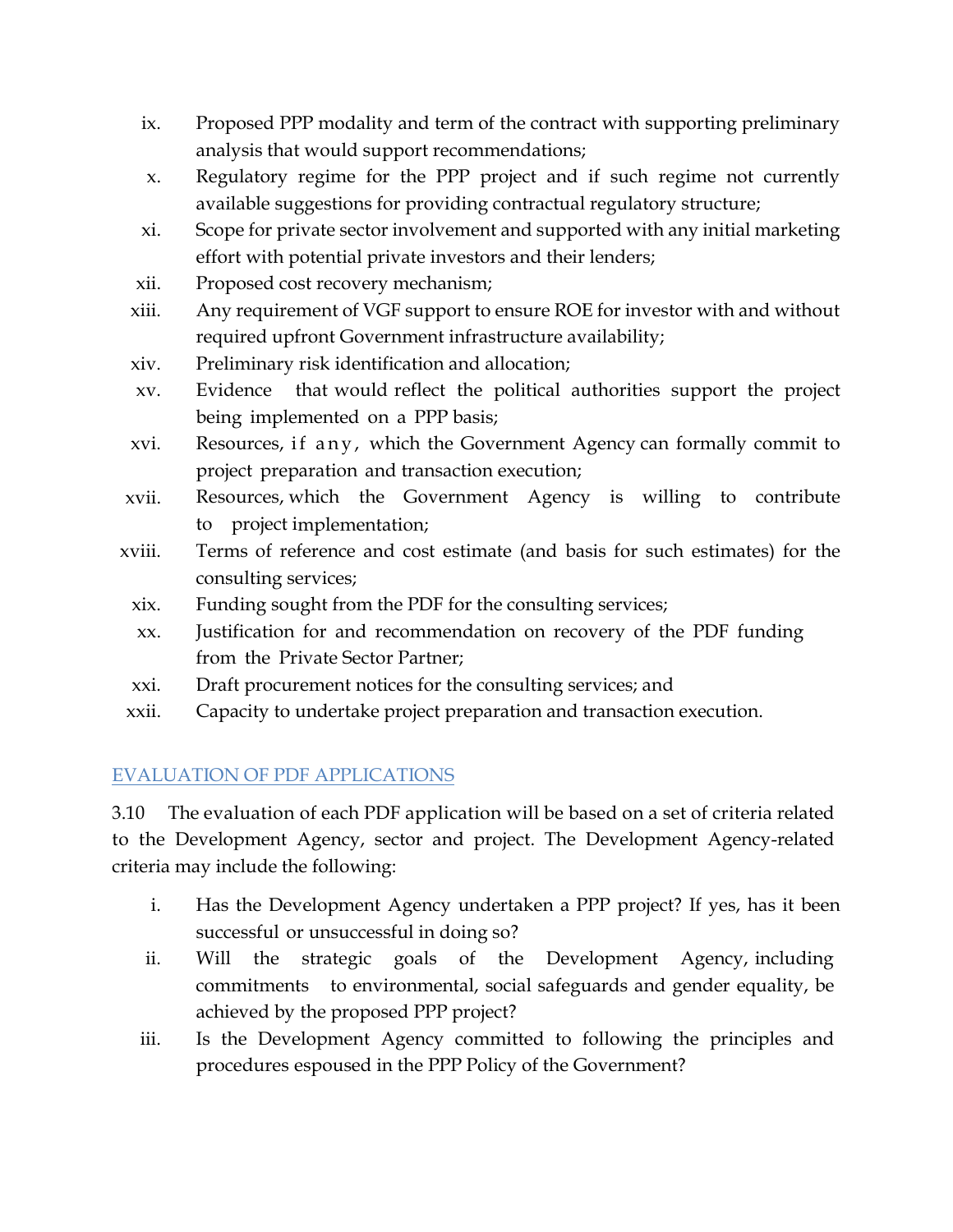- iv. Has the Development Agency made a formal commitment to provide the necessary personnel and in-kind resources for the project preparation and transaction execution?
- 3.11 The sector-related criteria may include the following:
	- i. Is the proposed PPP project in an eligible sector?
	- ii. Is the project included in the ADP and is a priority project of the Government Agency?
	- iii. What is the history of PPP projects, if any, in the sector inside and outside Pakistan?
- 3.12 The project-related criteria may include the following:
	- 1. Is the PDF application complete?
	- 2. Has the proposed PPP project been properly defined?
	- 3. Does the project meet the PPP definition under the PPP Act of 2010, as amended.
	- 4. Have all necessary initial steps and pre-requisites such as public notification and consultation been completed?
	- 5. Is the quality of the demand forecast or other studies indicating the need for the project valid and reliable?
	- 6. Has the Development Agency undertaken a preliminary assessment of the technical, economic, legal and financial prospects of the project vis-à-vis other similar projects and PPP projects in general? If yes, has the outcome been positive?
	- 7. What is the ability of the project to generate private sector investment?
	- 8. If the project does not a t t r a c t private sector investment, what is its ability to generate system improvements through outsourcing of construction and/or operations to the private sector?
	- 9. What improvements in the quantity and quality of service delivery are expected from the Project in PPP mode?
	- 10. What measures will be taken to safeguard vulnerable groups (women, children, elderly, indigenous peoples, persons with disabilities, etc.) from any negative impacts the project may have?
	- 11. Is there a capacity and appetite in the private sector to participate in the project?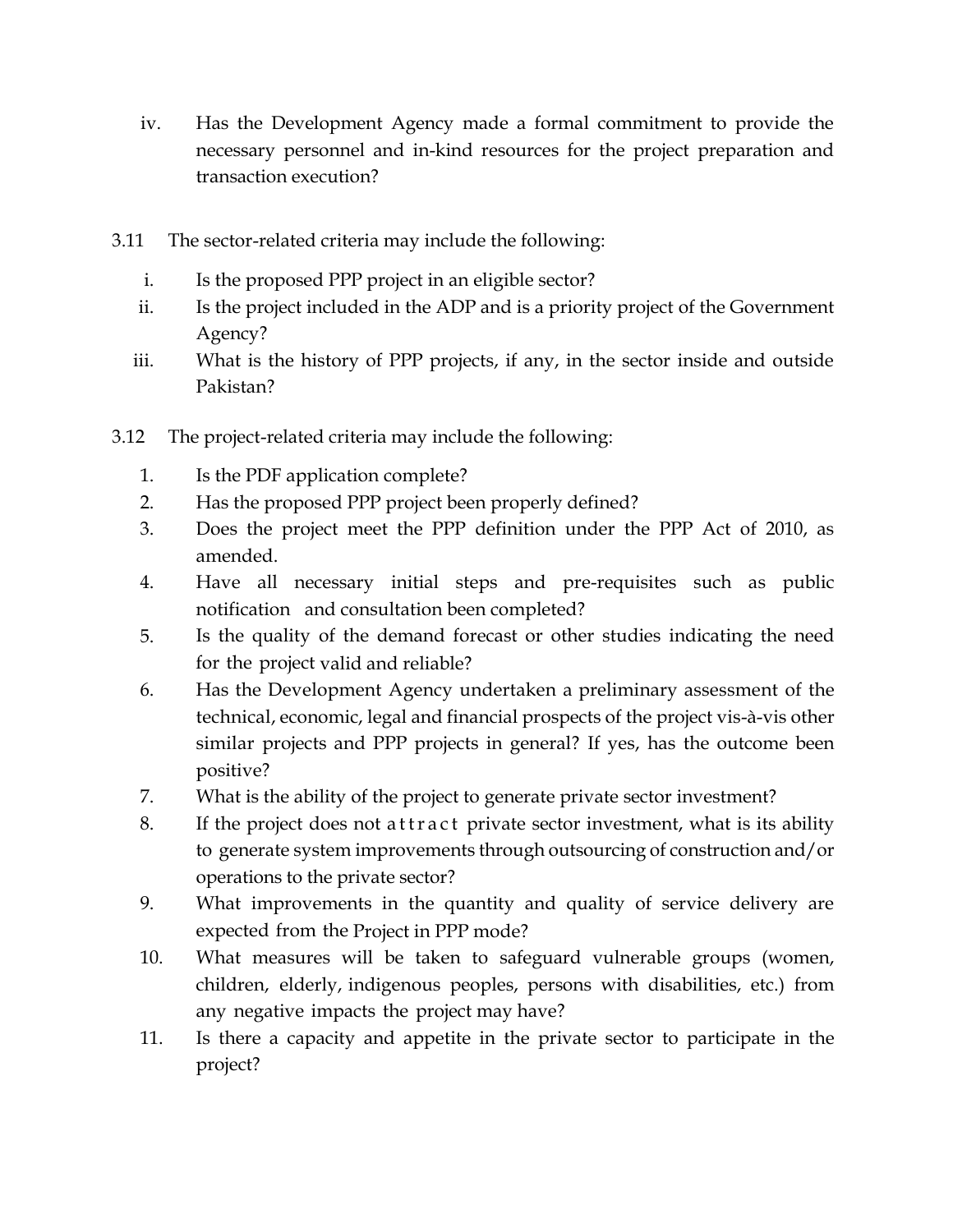- 12. Can qualified Consultants be recruited in accordance with the provisions of these Guidelines?
- 13. Has the scope of services of the Consultants been properly defined in the terms of reference?
- 14. Is the estimated cost of these services realistic and proportional to project value?
- 15. What are the prospects for meeting initial public investment requirements for project implementation, such as land acquisition?
- 16. Is the project likely to require VGF? What other direct and/or contingent government support is required? If yes, is it likely that such support can be provided?

## DECISION ON PDF APPLICATIONS

3.13 Within one month from the receipt of the complete PDF application, PPP Unit will inform the Government Agency whether funds are available in principle for the project. During its next meeting and based on an evaluation by PPP Unit, the PPP Policy Board will consider the PDF application and decide whether to approve it unconditionally, approve it subject to certain modifications / conditions, or reject it. The PPP Unit will inform the Government Agency without delay about the decision of the PPP Policy Board, together with the required modifications or reasons for rejection, if any. PPP Unit will also advise the Government Agency about the cost recovery mechanism, if applicable. After each meeting of the PPP Policy Board, PPP Unit will publish on its website the list of all projects and the related consulting services, for which PDF financing had been approved.

#### RECRUITMENT OF CONSULTANTS

3.14 The recruitment of the consultant shall only be made by the Administrative Department after the PPP Policy Board has approved the PDF funding. The recruitment process, however, will start only after the Government Agency's application to use the PDF has been approved by the PPP Policy Board. The responsibility for the recruitment process will rest with the Government Agency, which can request support of the PPP Unit, if necessary.

3.15 The recruitment funded through PDF will have to follow Sindh Public Procurement Rules. If the cost of the consulting services is financed from a PDF contribution made by a Development Partner, which insists that its recruitment rules are used, those rules will also be followed.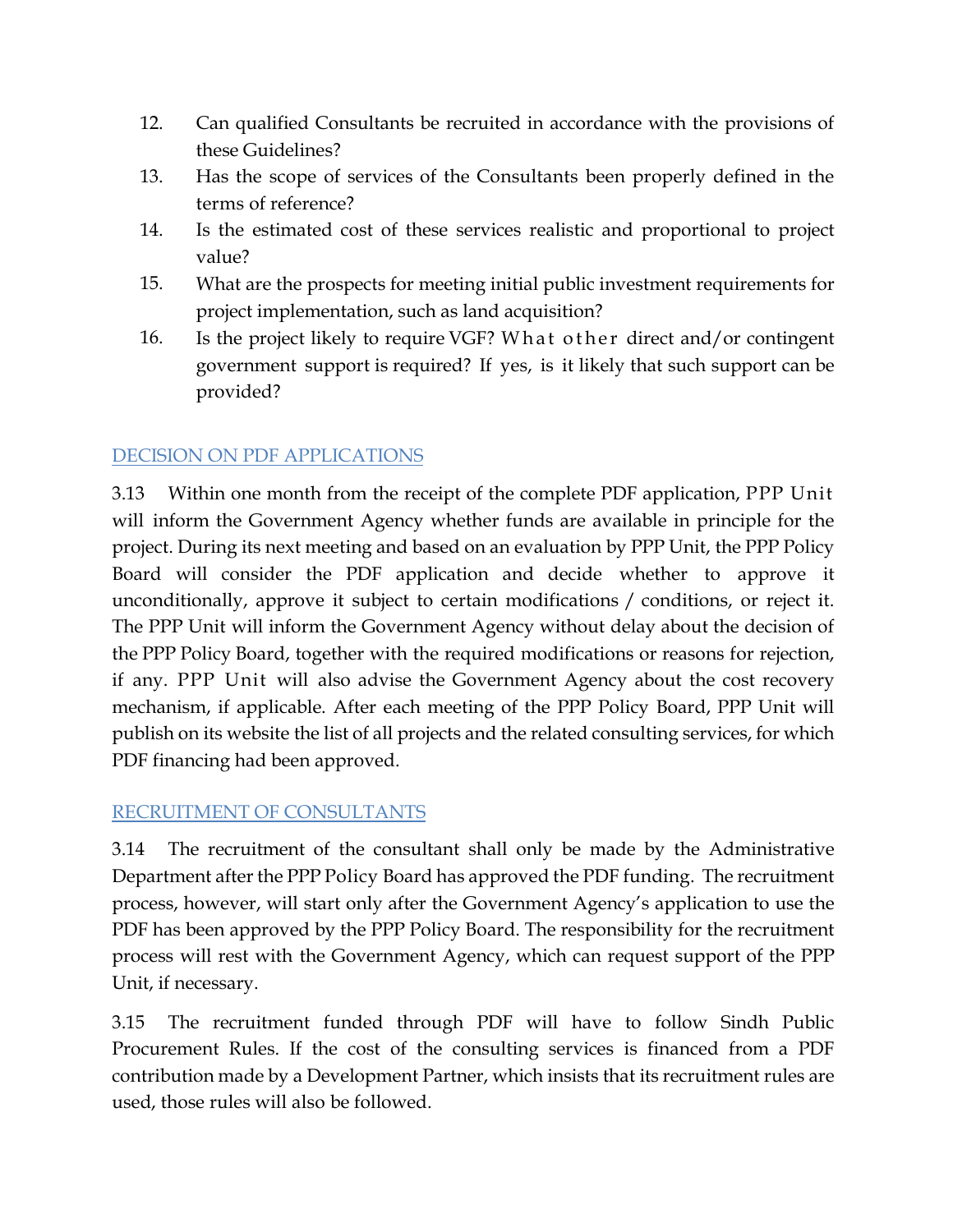3.16 The consulting contract will be negotiated and signed by the Government Agency. Its scope will depend on the specific circumstances of the PPP project, as described in the terms of reference. Normally, the contract will be subdivided into two phases, namely, (i) project preparation and (ii) transaction execution. There will be a provision allowing contract termination after the first phase if the PPP project is found to be not viable. However, if a good-quality feasibility study already exists, the contract will cover only the transaction execution up to and including the signing of the PPP Agreement. (This shall not preclude use of PDF to analyze the feasibility study for an unsolicited bid).

#### DISBURSEMENTS

3.17 Disbursements from the PDF will be made in installments based on milestones achieved by the Consultants. These milestones will be those as defined in the Memorandum for Consideration (see Annex A) sent by the Government agency to the PPP Policy Board and approved by the PPP Policy Board. The procurement agency shall report in writing to the PPP Unit the achievement of the said milestone for making the disbursement. The PPP Unit shall rely on the advice/information of the procurement agency and also if it deems necessary to review the consultant output based on the milestone prior to making any payments.

#### REPORTING

The PPP Unit will prepare annually reports on the PDF operations in terms of the projects supported and their progress, recruitment of consultants, fund utilization, disbursements, potential projects that may require funding, and any other relevant matters as required by the PPP Policy Board and other parties. The respective government agency shall provide all the necessary support and data for making the report. The reports will be circulated to the PPP Policy Board and all Development Partners providing co-financing for the PDF. The reports might also be published on the PPP Unit's website.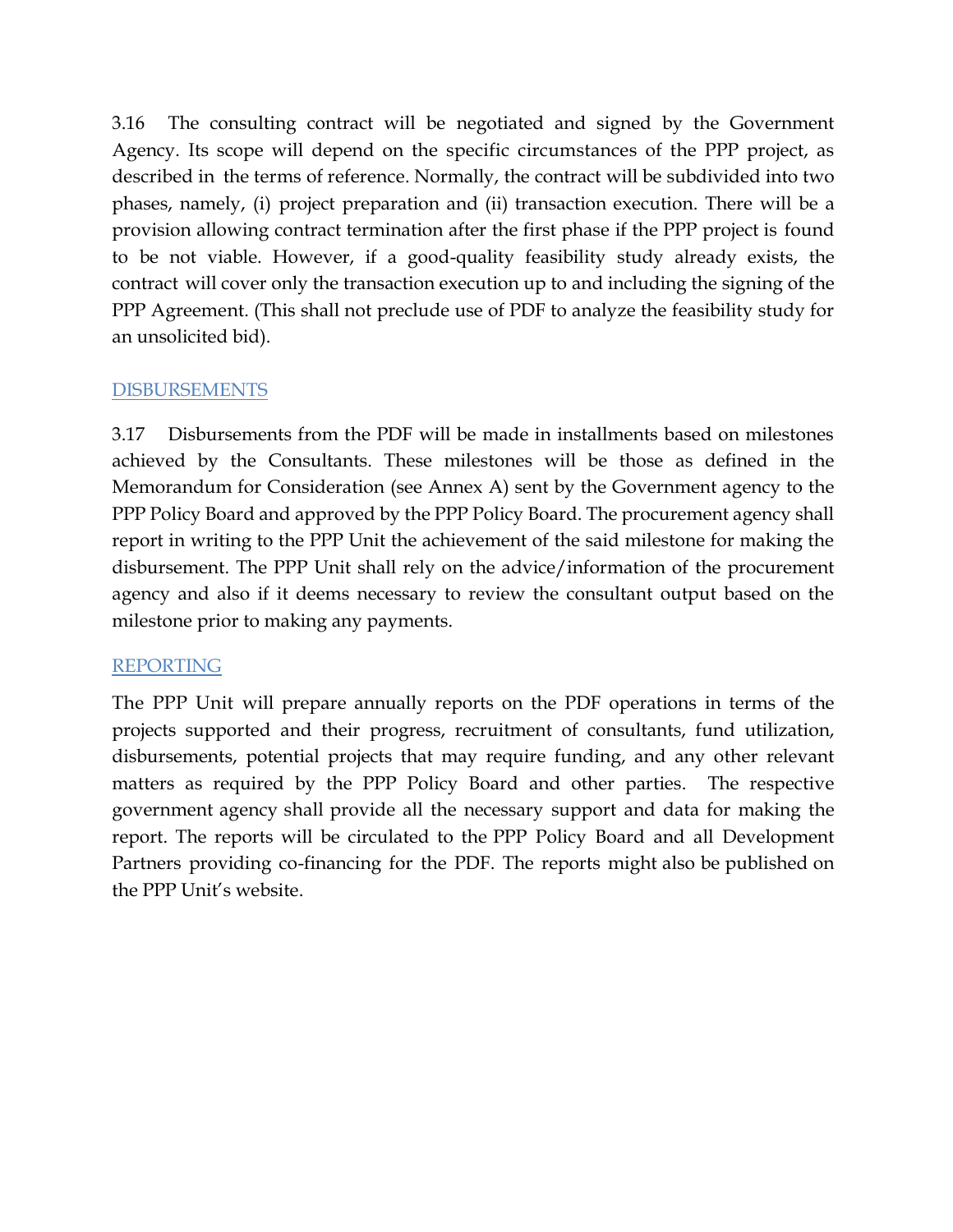# **Annexure A**

#### **MEMORANDUM FOR CONSIDERATION**

#### **Guidelines for preparation of PDF application for PPP projects development and execution**

#### **1. Introduction**

The Memorandum for Consideration is an application to be made by any Government Agency, which seeks funding from the Project Development Facility (PDF) administered by the Sindh Fund Management House (SFMH), Finance Department, Government of Sindh. The information to be provided in the Memorandum is described below. In addition to the Memorandum, the Government Agency should complete the PDF Application Form given in Annex B.

#### **2. Project Proposal**

The Government Agency, with the aid of the PPP Unit if necessary, will highlight the broad contours of the project and issues related to its implementation on a PPP basis. The Memorandum for Consideration may include the following information:

- (i) **Background to the sector;** sector policies, priorities and main issues; and evidence that the proposed PPP project is a priority for the sector.
- (ii) **Project Description:** Description of the main components of the PPP project, preliminary technical information on its capacity/ size, estimates of cost on fixed price, date certain Engineering Procurement Construction (EPC) contract basis, Operations and maintenance costs and other technical and operations cost, if any.
- (iii) **Rationale:** Problems the PPP project intends to solve, such as physical d e ficiencies, inefficiencies, financial and regulatory issues, etc. or the socio-economic impact to affected population, especially women, and development focus that the project would deliver.
- (iv) **Political Commitment:** Evidence that the political authorities support project implementation on a PPP basis. Such as preference highlighted in the ADP to develop such projects under PPP mode.
- (v) **Preliminary Financial Analysis:** Cost estimates for capital investments, development costs and operations and maintenance, the proposed sources of investment, and the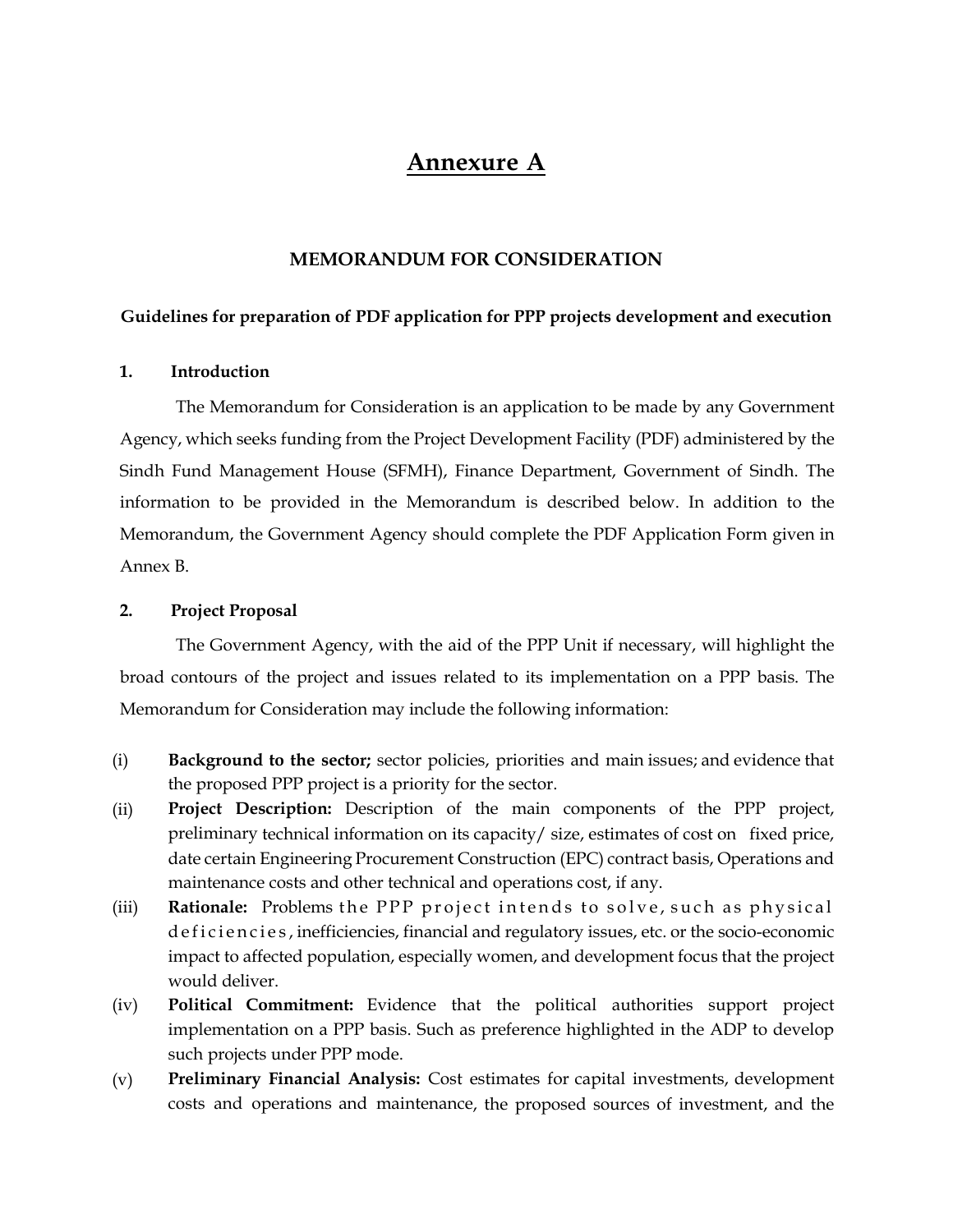estimated projected revenues over the contract period, and, if possible, a preliminary estimate of the financial internal rate of return. Financial analysis should include the potential need for VGF support and other government support such as tax exemptions and land donation which are assumptions of the financial analysis. In case of VGF, the type of VGF support anticipated should be indicated together with investor expectations of ROE, and debt front end fee, interest and other costs.

- (vi) **Preliminary Economic Analysis:** At least a qualitative description of the economic benefits of the PPP project to achieving important government policy objectives and to affected population, especially to women. If some quantification is possible, a preliminary estimate of the economic internal rate of return should be estimated.
- (vii) **Legal Aspects:** Provisions under the relevant Acts and Rules that grant authority to the Government Agency for developing and implementing the project on a PPP basis.
- (viii) **Private Sector Involvement:** Scope for private sector involvement ("What is the private sector supposed to do?"). Elaborate type of PPP concession based on whether project is for providing services (Service and management Contracts) or to develop and operate an infrastructure project (BOT, BTO, etc.)
- (ix) **Cost Recovery:** How the private sector partner is proposed to recover project costs (user charges, government payments, etc.).
- (x) **Risk Management:** Preliminary risk identification and allocation (which party shall carry the construction risk, which party the revenue risk, etc.). The information should also bring out any environmental or social risks that can affect the project, including any anticipated negative effects on women, children, indigenous peoples, persons with disabilities, and other vulnerable groups of the population. Indication as to what if any guarantee(s) outside of already indicated VGF support may be needed i.e. political risk, foreign exchange risk, etc.
- (xi) **Contribution to Project Preparation:** Resources in terms of counterpart staff and facilities, which the Government Agency formally commits to contribute to preparation and transaction execution of the PPP project.
- **(xii) Contribution to Project Implementation:** Resources in terms of land and other support, which the Government Agency is willing to contribute to implementation of the PPP project.
- **(xiii) Proposed PPP Implementation Structure:** The Government Agency's view about the most suitable PPP modality, along with the proposed contract period. This should also describe plans by the Government Agency to undertake any improvements before the PPP project is undertaken, and indicate whether the PPP project is a part of a portfolio of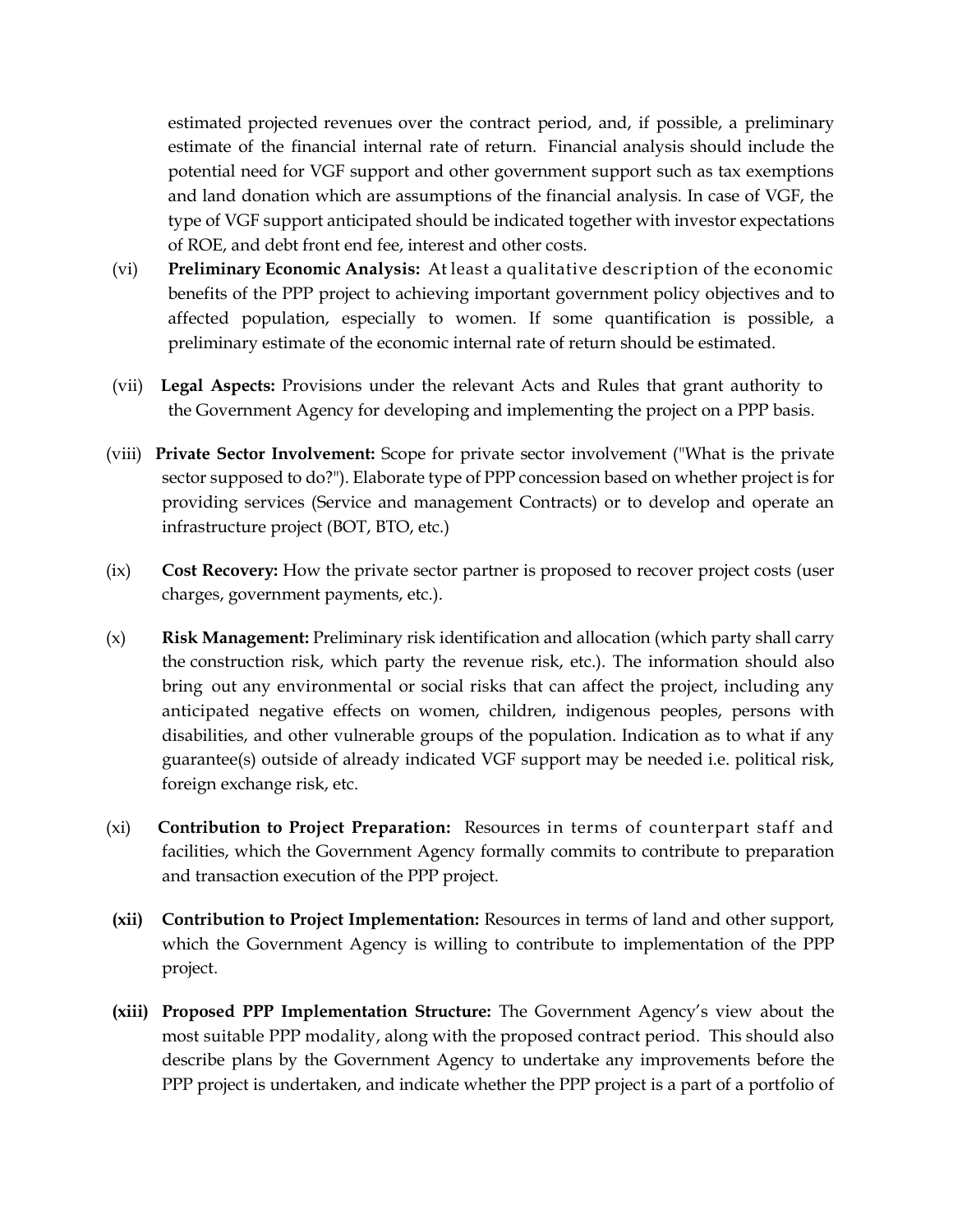such projects to be undertaken by the Government Agency. It should be clear whether the project is in the greenfield or brownfield category.

- **(xiv) Regulatory Aspects:** The existing regulatory mechanism, as applicable, in case tariffs are to be structured in the PPP option. In the absence of independent regulatory mechanism, an indication of the proposed steps for regulation by contract.
- **(xv) Terms of Reference:** Draft terms of reference for the consulting services, including a detailed cost estimate, timeline for consultancy completion and payment milestones.
- **(xvi) PDF Funding Requested:** Total estimated budget for the consulting services and the amount requested from the PDF. The budget should be broken down into project preparation, transaction execution, and capacity building. The amount requested from the PDF should exclude any expenses incurred by the Government Agency on its own staff and facilities.
- **(xvii) Plan for Recovery of PDF Funding:** Justification for and recommendation on whether or not the PDF funding, including the capacity building component, should normally be recovered in part or in full from the private sector partner selected through the competitive tendering process.
- **(xviii) Tentative Project Development Schedule:** The proposed project development activities and their timeframe, starting with the appointment of consultants and ending with the selection of the private sector partner and financial closure. This should also indicate all important decision-making and payment for services milestones.
- **(xviiii) Draft Advertisement:** Draft procurement advertisement/notice for the consulting services for project preparation and transaction execution.
- **(xx) Capacity Building:** Details of the capacity building support requested as part of the project preparation and transaction execution.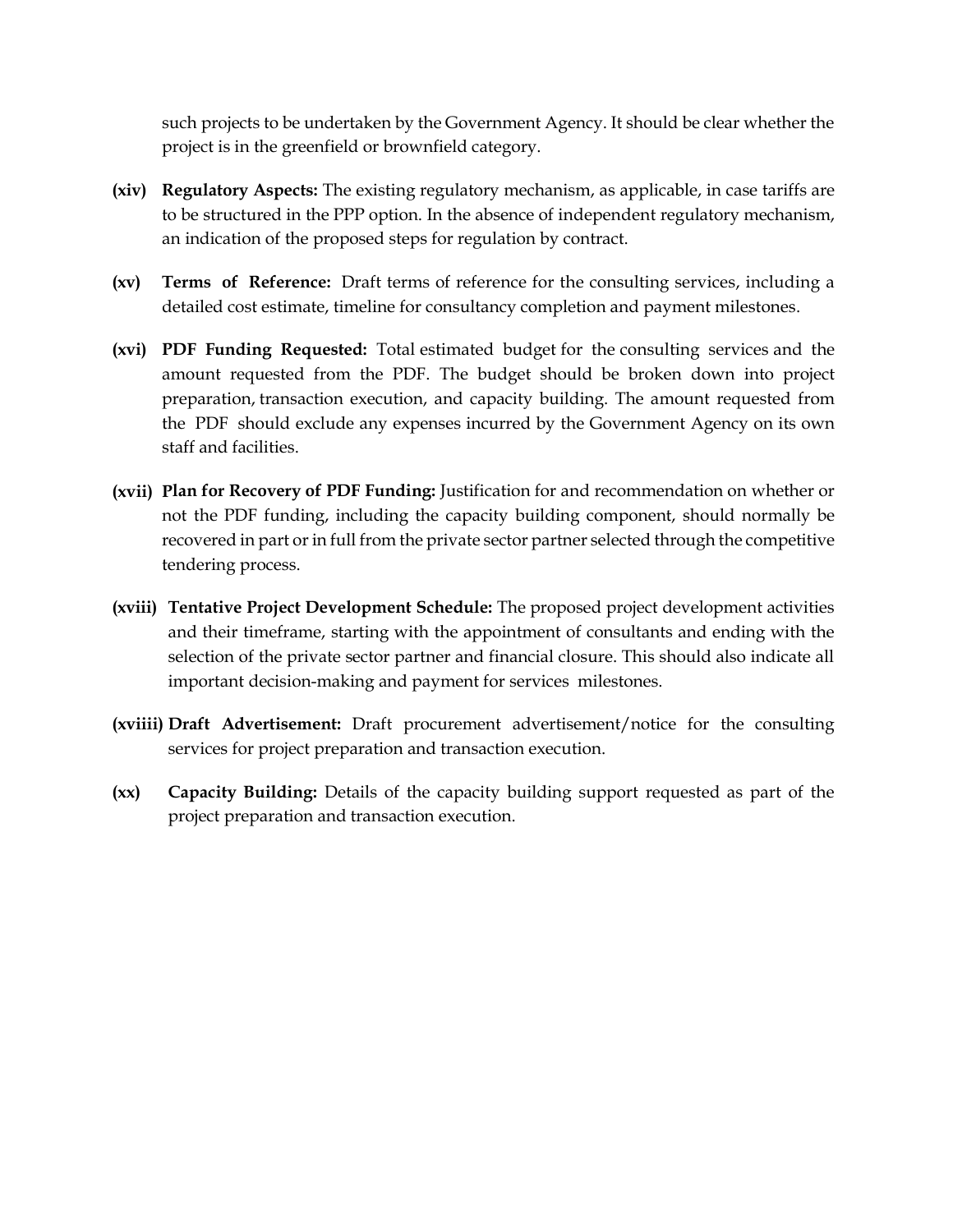# **Annexure B**

## **PDF APPLICATION FORM**

| Nature of Assistance:                                                             |
|-----------------------------------------------------------------------------------|
|                                                                                   |
| Funding required from the Project Development Facility: Rs. _____ Million         |
| <b>Project Name:</b><br>$\ddot{\cdot}$                                            |
|                                                                                   |
| Sector:<br>$\ddot{\cdot}$                                                         |
|                                                                                   |
| <b>Government Agency:</b>                                                         |
|                                                                                   |
| (Sponsoring Authority)                                                            |
| Location:                                                                         |
|                                                                                   |
| (District/Town or Tehsil)                                                         |
| Implementing agency:<br>$\ddot{\cdot}$                                            |
|                                                                                   |
| (if different from above as in case of a subordinate government organization)     |
|                                                                                   |
| Need for the Project: (include explanation how this will meet the needs of women) |
|                                                                                   |
|                                                                                   |
| <b>Brief Project Description:</b>                                                 |
|                                                                                   |
|                                                                                   |
|                                                                                   |
|                                                                                   |
|                                                                                   |
|                                                                                   |
|                                                                                   |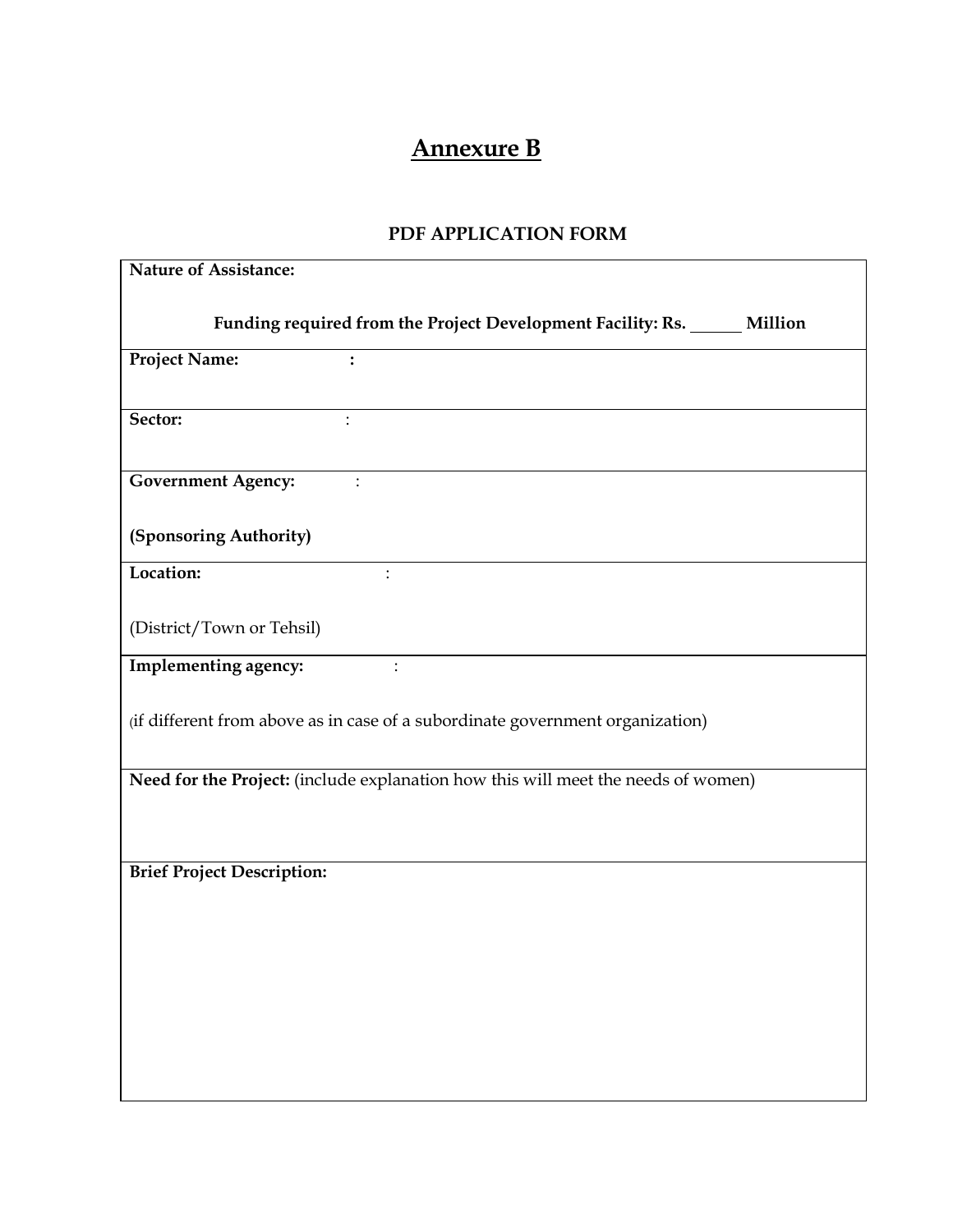

**Likely Impact(s) of the Project:**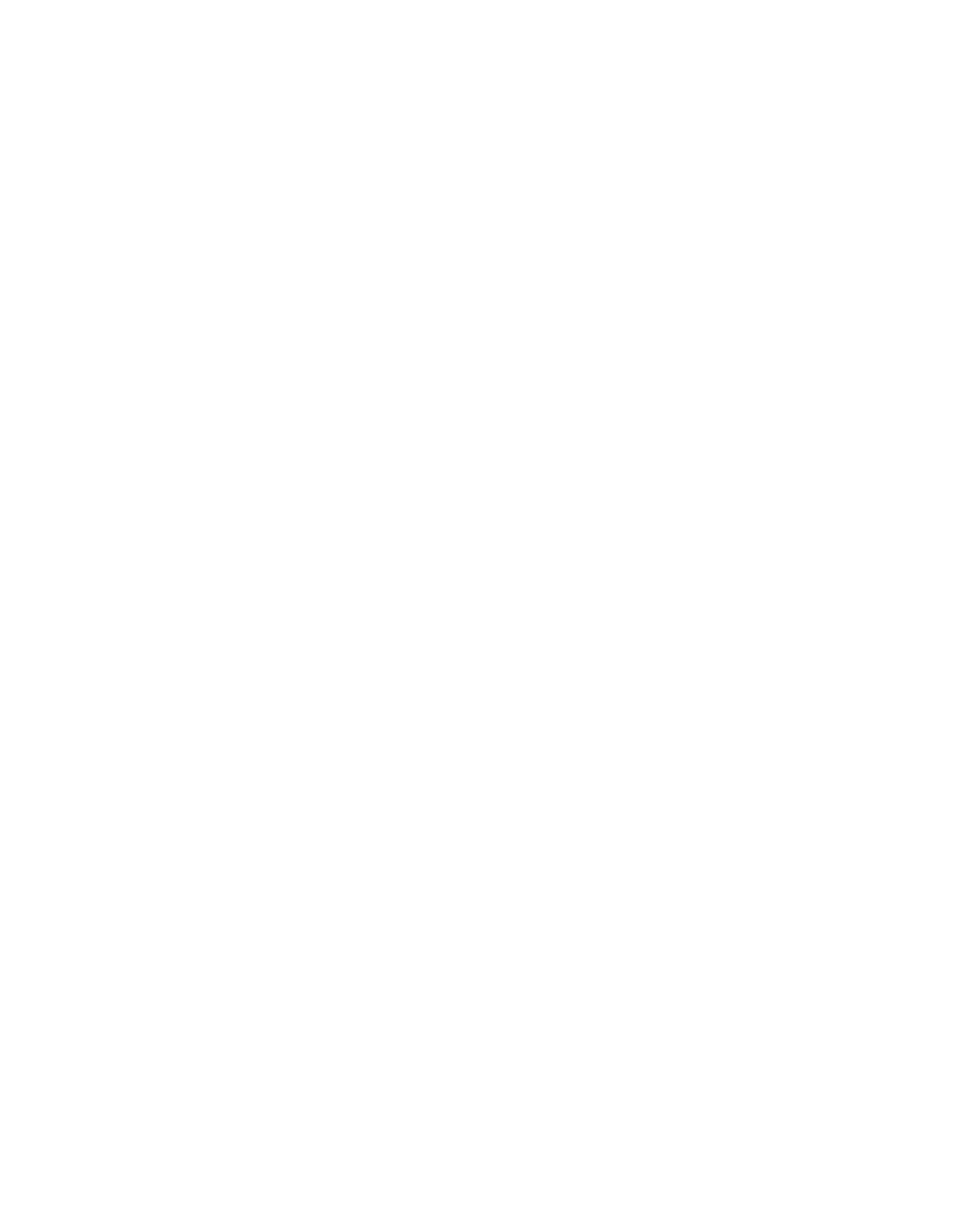| Cost and Financing Structure of the Project: |  |  |
|----------------------------------------------|--|--|
|                                              |  |  |

**Total**

Equipment

Others (Specify)

| <b>Item</b> | Rs. Million |  |
|-------------|-------------|--|
| Land        |             |  |
| Civil Works |             |  |

**B. Tentative Financing Plan** (with attachment of justification such as initial market soundings from private party and its lenders on risk appetite and their return expectations, a sensitivity analysis note on impact of funding participation from each equity and debt financing source on transaction structure and consequent levels of Government support needed)

| Source                 | <b>Rs Million</b> |
|------------------------|-------------------|
| Private Sector Partner |                   |
| Government of Sindh    |                   |
| Government Agency      |                   |
| Viability Gap Fund     |                   |
| Others (Specify)       |                   |
| Total                  |                   |

#### **Qualitative or Quantitative**

#### **Economic Benefits of the Project:**

(Discuss any difference in how women and men may be able to access and use economic benefits from the project.)

#### **Cost and Financing Structure of the Project: A. Estimated Project Cost**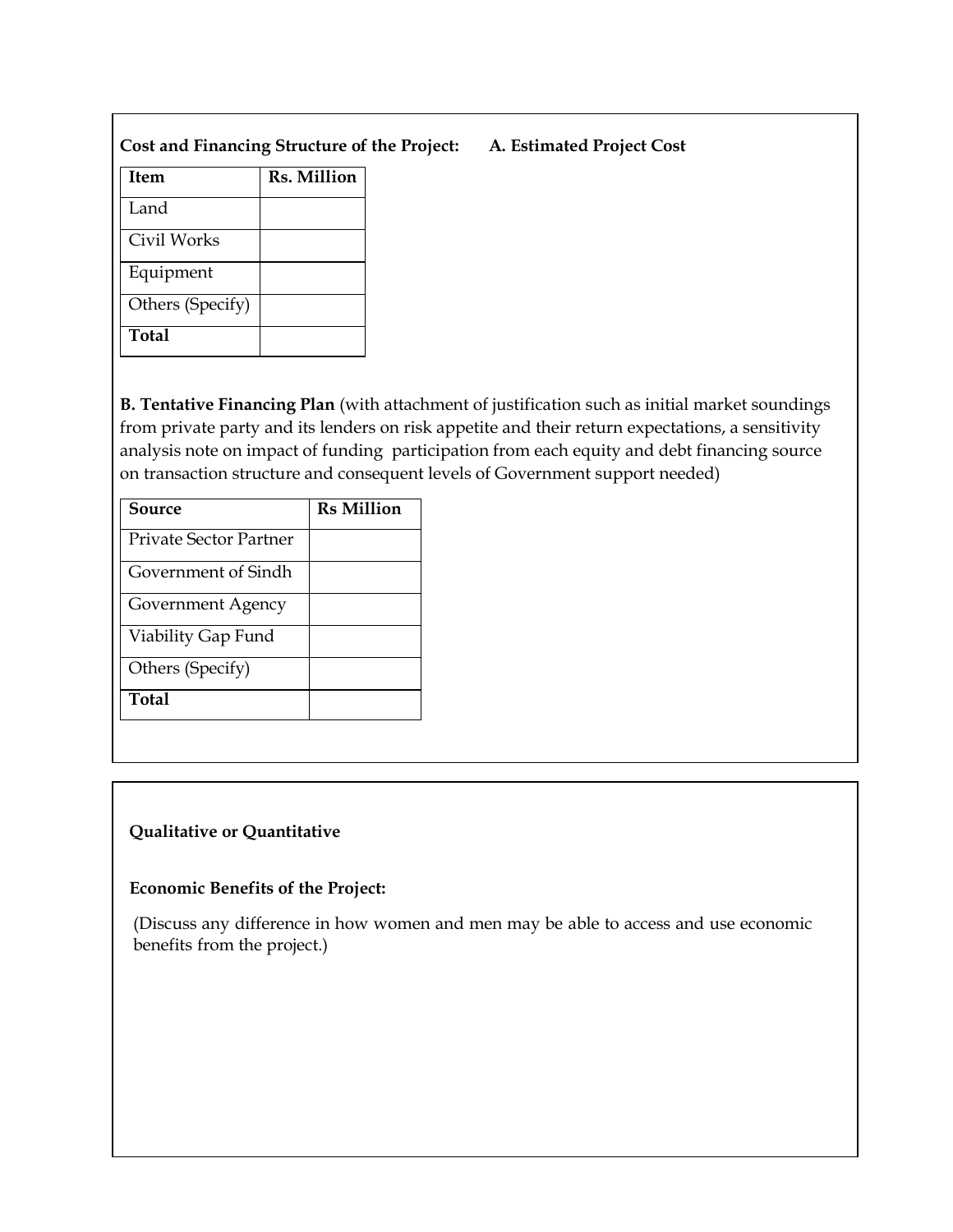## **Preliminary Estimate of the Financial**

**Internal Rate of Return** (if available)**:**

| <b>Item</b>                                | Rs. Million |
|--------------------------------------------|-------------|
| Project Preparation (feasibility<br>study, |             |
| <b>Transaction Execution</b>               |             |
| Capacity Building                          |             |
| Sponsor Development Fee (if any)           |             |
| Others Expenses (specify)                  |             |

## **Total Development Costs:**

| Total                                                                            |  |
|----------------------------------------------------------------------------------|--|
| <b>Requested PDF Contribution to</b><br>meet costs (on NPV and nominal<br>basis) |  |

**PDF Funding to be**

**Recovered from the Private Sector Partner:** 

| ÷ |  |  |
|---|--|--|
|   |  |  |